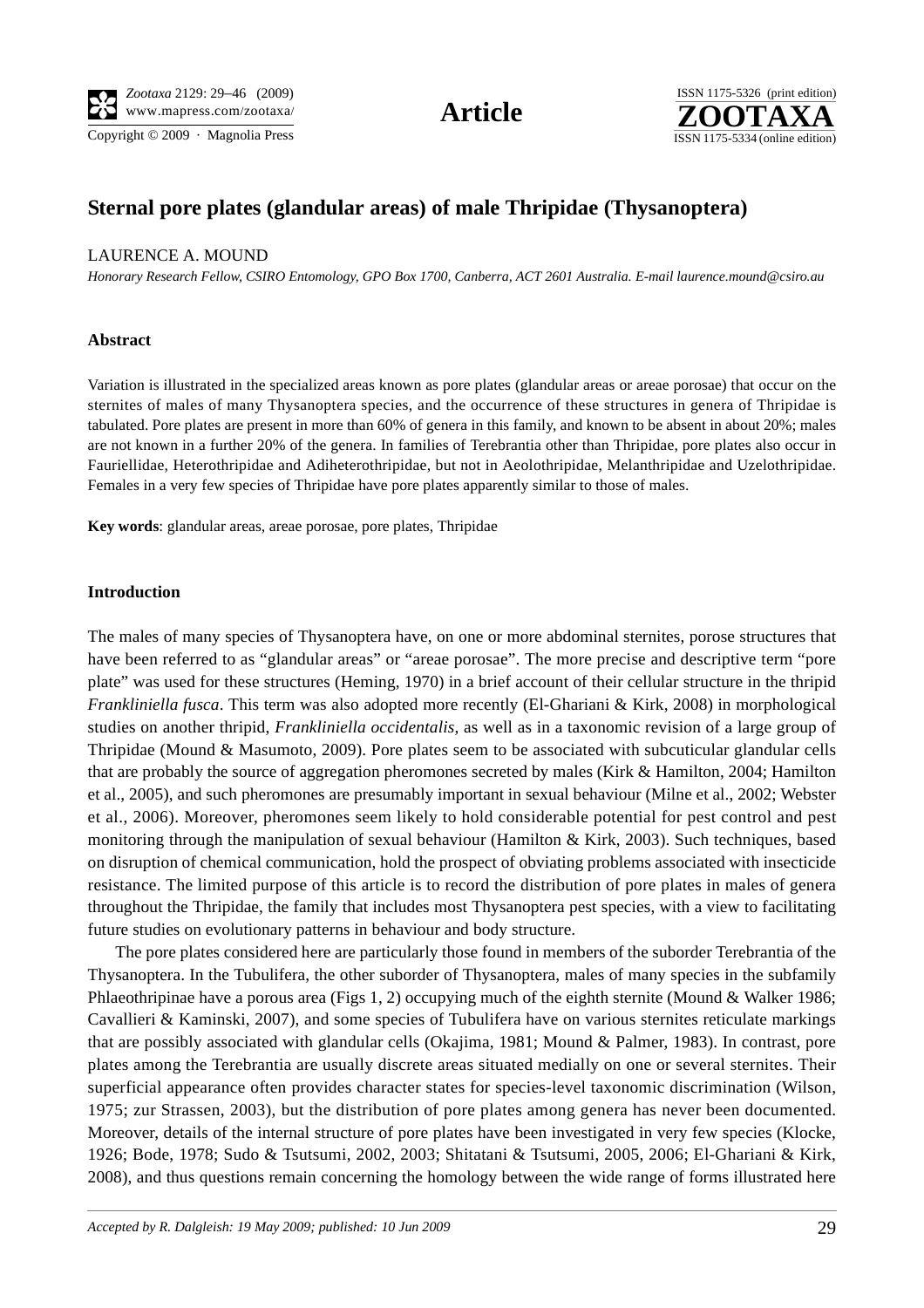(Tables 1, 2; Figs 4–39). For example and even with the Thripidae, Shitatani & Tsutsumi (2005) indicate differences in the internal structure of pore plates between *Tenothrips frici* and three species in the genera *Thrips* and *Frankliniella*, and suggest that this might involve different secretory mechanisms.

In order to facilitate this discussion, authority names for all taxa are omitted; full nomenclatural details for these taxa are readily available from the Catalogue of World Thysanoptera on the web (Mound, 2009).

### **Pore plates among the Terebrantiate families**

Within the insect order Thysanoptera, members of three families retain the largest number of character states in a plesiomorphic condition: the Merothripidae, Melanthripidae and Aeolothripidae (Mound & Morris, 2007). Males of species in these families all lack sternal pore plates, as do males in the only known species of the enigmatic family Uzelothripidae. Presence of these structures is thus possibly the derived condition within Thysanoptera. However, males remain unknown for most Merothripidae, and the only known males of species in this family have on the dorsal surface of the head an extensive area (Fig. 3) that appears to have a similar porous structure to that of the sternal pore plates of Thripidae (Moritz, 1984). Males in the two families Melanthripidae and Aeolothripidae have the first abdominal segment much longer than wide, in contrast to males in the other families. This structural difference is possibly associated with differences in mating position and sexual behaviour.

Of the remaining four terebrantiate families of Thysanoptera, the only species of Fauriellidae for which a male is known, and all of those species of Heterothripidae and Adiheterothripidae for which males are known (Figs 4–5), have pore plates on one or more abdominal sternites. Pore plates of males in these three families are situated anterior to the sternal antecostal ridge (Mound et al., 1980), whereas in the large and diverse family Thripidae the pore plates are generally on the discal area of the sternites (Figs 35-38). Homology between these two conditions remains unclear, and this study is focused on the variation found among members of the Thripidae. In this family, although pore plates are generally found medially on the sternites of males, there is considerable variation between taxa, both in the precise position as well as in the form and numbers of the structures involved. This variation is discussed separately for each of the four recognized thripid subfamilies (Mound, 2009): Panchaetothripinae, Dendrothripinae, Sericothripinae and Thripinae.

# **Pore plates among Dendrothripinae and Sericothripinae**

The subfamily Dendrothripinae comprises about 100 species in 10 genera, and these species all appear to breed on leaves not in flowers. Males are known for species in only six of the genera (*Dendrothrips*, *Edissa*, *Ensiferothrips*, *Filicopsothrips*, *Leucothrips*, *Pseudodendrothrips*), and these males all lack sternal pore plates (Mound, 1999). The Sericothripinae comprises about 140 species in three genera, although this generic classification is not considered satisfactory (Mound & Tree, 2009). Well-developed, transversely oval pore plates, apparently similar in structure to those found in the Thripinae, are present in a few species. However, the number of sternites involved is not constant between species, and each small circular pore plate on sternites IV–VII in *Sericothrips staphylinus* (Fig. 6) is sometimes sub-divided into two.

# **Pore plates among Panchaetothripinae**

The Panchaetothripinae, comprising about 130 species in 36 genera, is the subfamily that includes the Greenhouse Thrips and several other leaf-feeding pest species. Males are not known for eleven of the genera (Table 1), but the presence, absence and form of pore plates in this small group are remarkably variable, both within and between genera (Wilson, 1975). Pore plates are lacking in males of five genera that include a total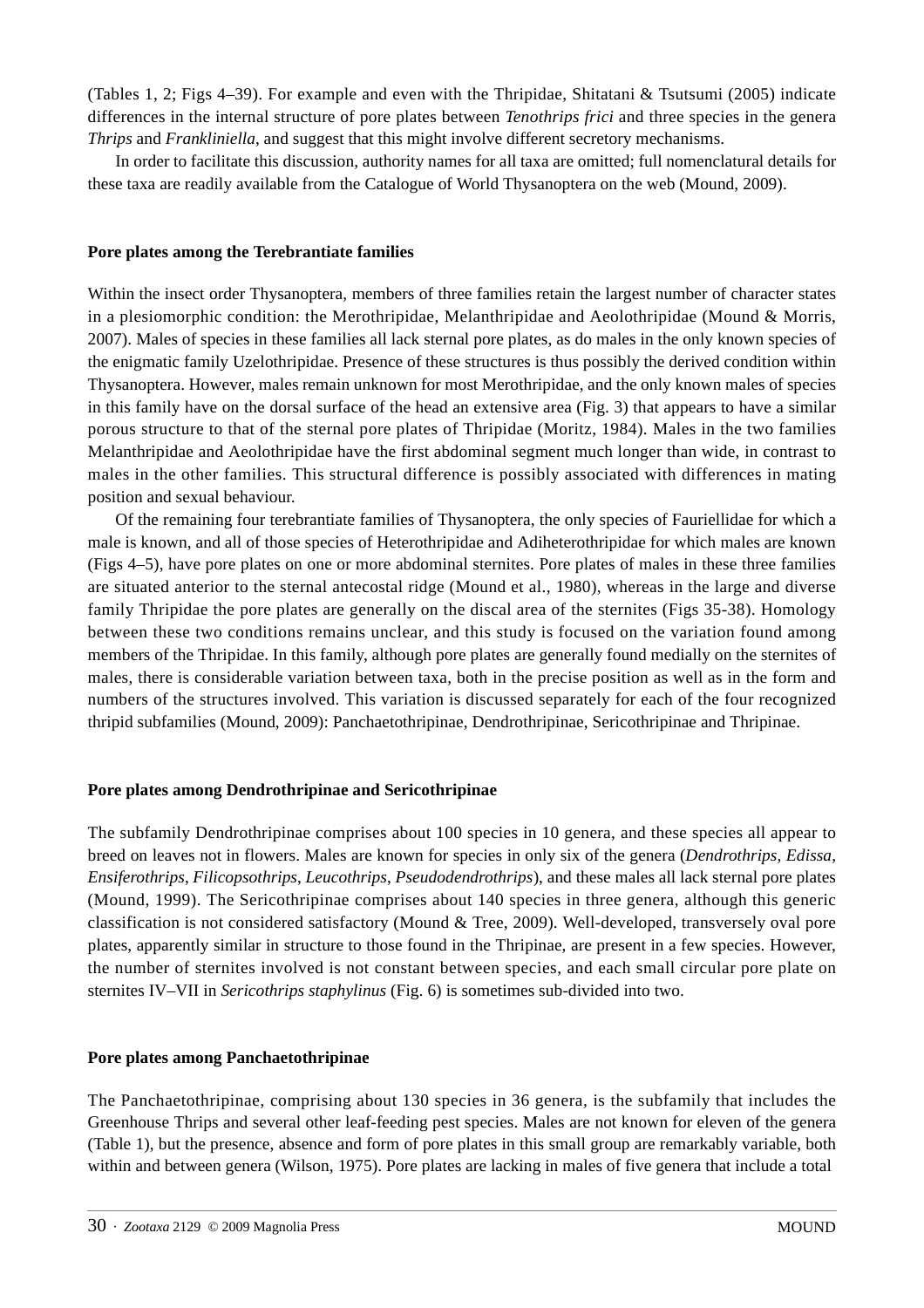**TABLE 1.** Pore plate distribution in males of Thripidae-Panchaetothripinae genera.

- 1. Pore plate medially on some sternites;
- 2. Pore plate on antecostal ridge;
- 3. Pore plates lacking;
- 4. Male not known or information not available.

|                        | $\mathbf{1}$     | $\overline{2}$   | $\mathfrak{Z}$   | $\overline{4}$    |
|------------------------|------------------|------------------|------------------|-------------------|
| Anisopilothrips        |                  |                  |                  | $\qquad \qquad +$ |
| Aoratothrips           |                  |                  |                  | $\boldsymbol{+}$  |
| Arachisothrips         | $\boldsymbol{+}$ |                  |                  |                   |
| <b>Astrothrips</b>     | $\boldsymbol{+}$ |                  | $^{+}$           |                   |
| Australothrips         |                  |                  | $^{+}$           |                   |
| <b>Bhattithrips</b>    |                  | $\boldsymbol{+}$ |                  |                   |
| <b>Brachyurothrips</b> | $\boldsymbol{+}$ |                  |                  |                   |
| Caliothrips            | $\boldsymbol{+}$ |                  |                  |                   |
| Chaeturothrips         |                  |                  |                  | $\boldsymbol{+}$  |
| Copidothrips           |                  |                  |                  | $\boldsymbol{+}$  |
| Dinurothrips           | $\boldsymbol{+}$ |                  |                  |                   |
| Elixothrips            |                  |                  |                  | $\boldsymbol{+}$  |
| Euhydatothrips         | $\boldsymbol{+}$ |                  |                  |                   |
| Euidothrips            |                  |                  |                  | $\boldsymbol{+}$  |
| Galeothrips            |                  |                  |                  |                   |
| Helionothrips          | $\boldsymbol{+}$ |                  | $\boldsymbol{+}$ |                   |
| Heliothrips            | $^{+}$           |                  |                  |                   |
| Hemingia               | $\boldsymbol{+}$ |                  |                  |                   |
| Hercinothrips          | $\boldsymbol{+}$ |                  | $\boldsymbol{+}$ |                   |
| Hoodothrips            |                  |                  | $^{+}$           |                   |
| Monilothrips           |                  |                  |                  |                   |
| Moundothrips           |                  | $\boldsymbol{+}$ |                  |                   |
| <b>Noathrips</b>       |                  |                  |                  |                   |
| Oneilliella            |                  |                  |                  |                   |
| Opimothrips            |                  |                  |                  | $\boldsymbol{+}$  |
| Panchaetothrips        | $^{+}$           |                  |                  |                   |
| Parthenothrips         | $^{+}$           |                  |                  |                   |
| Phibalothrips          |                  | $\boldsymbol{+}$ |                  |                   |
| Retithrips             | $\boldsymbol{+}$ |                  |                  |                   |
| Rhipiphorothrips       |                  | $\! + \!$        |                  |                   |
| Selenothrips           | $\boldsymbol{+}$ |                  |                  |                   |
| Sigmothrips            |                  |                  |                  | $\boldsymbol{+}$  |
| Stannardiola           |                  |                  |                  |                   |
| Tryphactothrips        |                  |                  |                  | $\boldsymbol{+}$  |
| Xestothrips            | $\boldsymbol{+}$ |                  |                  |                   |
| Zaniothrips            |                  |                  | $\boldsymbol{+}$ |                   |
| <b>Totals</b>          | $16\,$           | $\overline{4}$   | $\overline{9}$   | $11\,$            |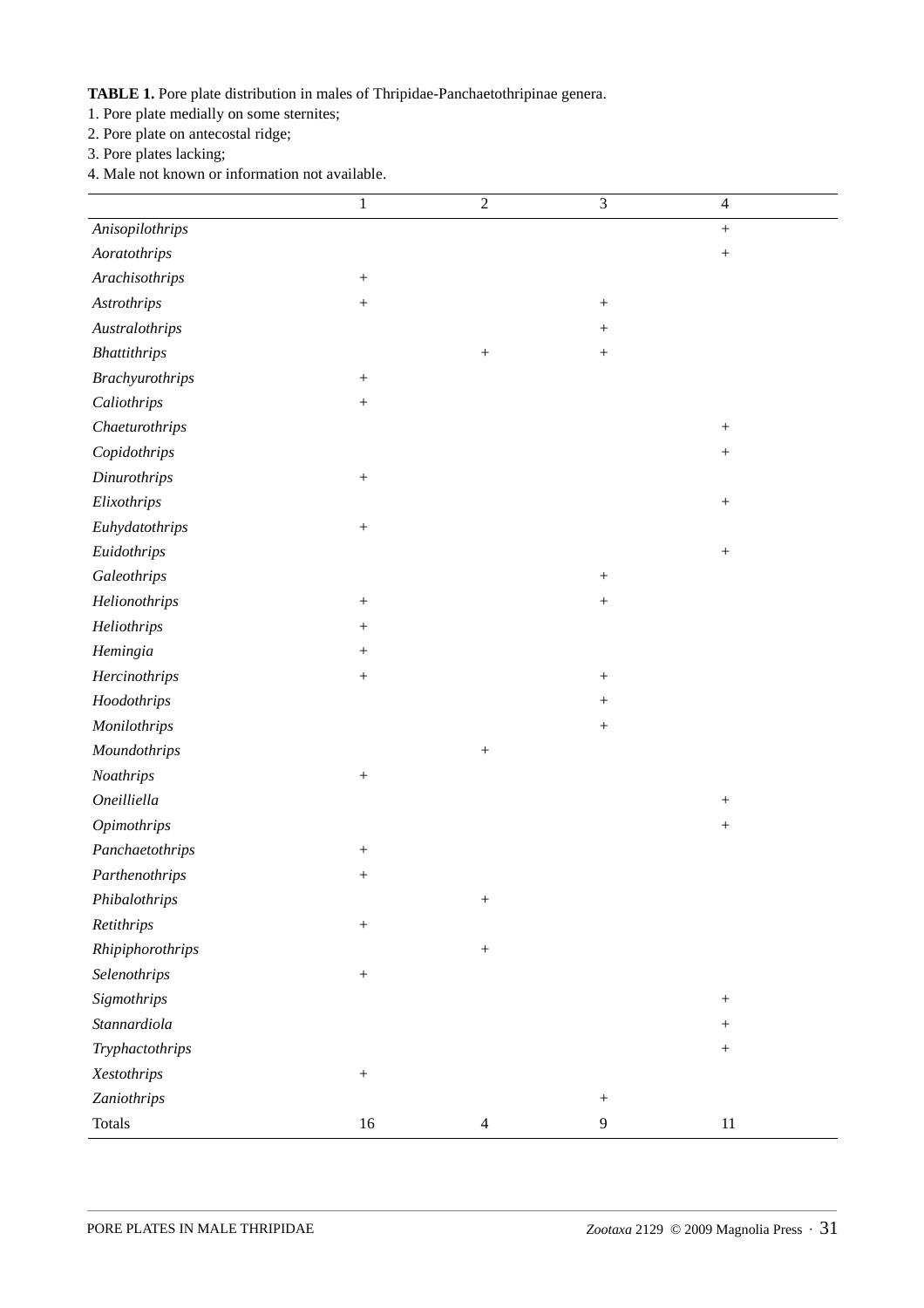

**FIGURES 1–9.** Pore plates of male Thysanoptera. Sternites VII–VIII: **(1)** *Holopothrips tabebuia* (Phlaeothripidae). **(2)** *Psalidothrips taylori* (Phlaeothripidae). **(3)** head, *Merothrips floridensis* (Merothripidae). **(4)** Sternite VII *Holarthrothrips josephi* (Adiheterothripidae). **(5)** Sternites VII–VIII *Heterothrips peixotoae* (Heterothripidae). **(6)** Sternites IV–VI *Sericothrips staphylinus* (Sericothripinae). Panchaetothripinae sternites IV–VI, 7–8: **(7)** *Heliothrips haemorrhoidalis*; **(8)** *Parthenothrips dracaenae*. **(9)** Sternites III–IV *Desertathrips chuquiraga* (Thripinae).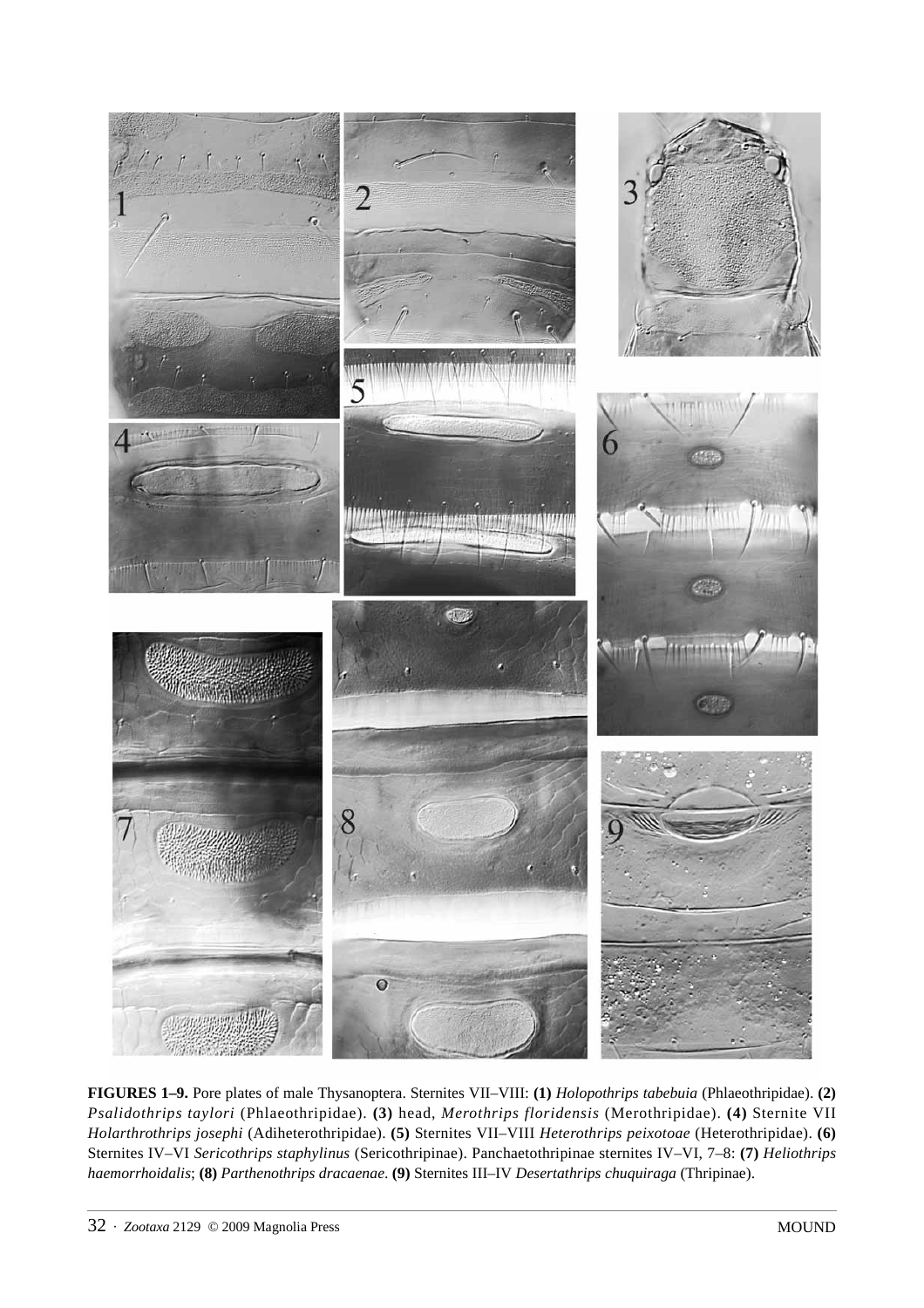

**FIGURES 10–16.** Sternal pore plates of male Panchaetothripinae. **(10)** *Astrothrips stannardi*. **(11)** *Caliothrips fasciatus*. **(12)** *Caliothrips phaseoli*. **(13)** *Moundothrips apterygus*. **(14)** *Phibalothrips longiceps*. **(15)** *Prosopothrips chilensis*. **(16)** *Rhipiphorothrips cruentatus*.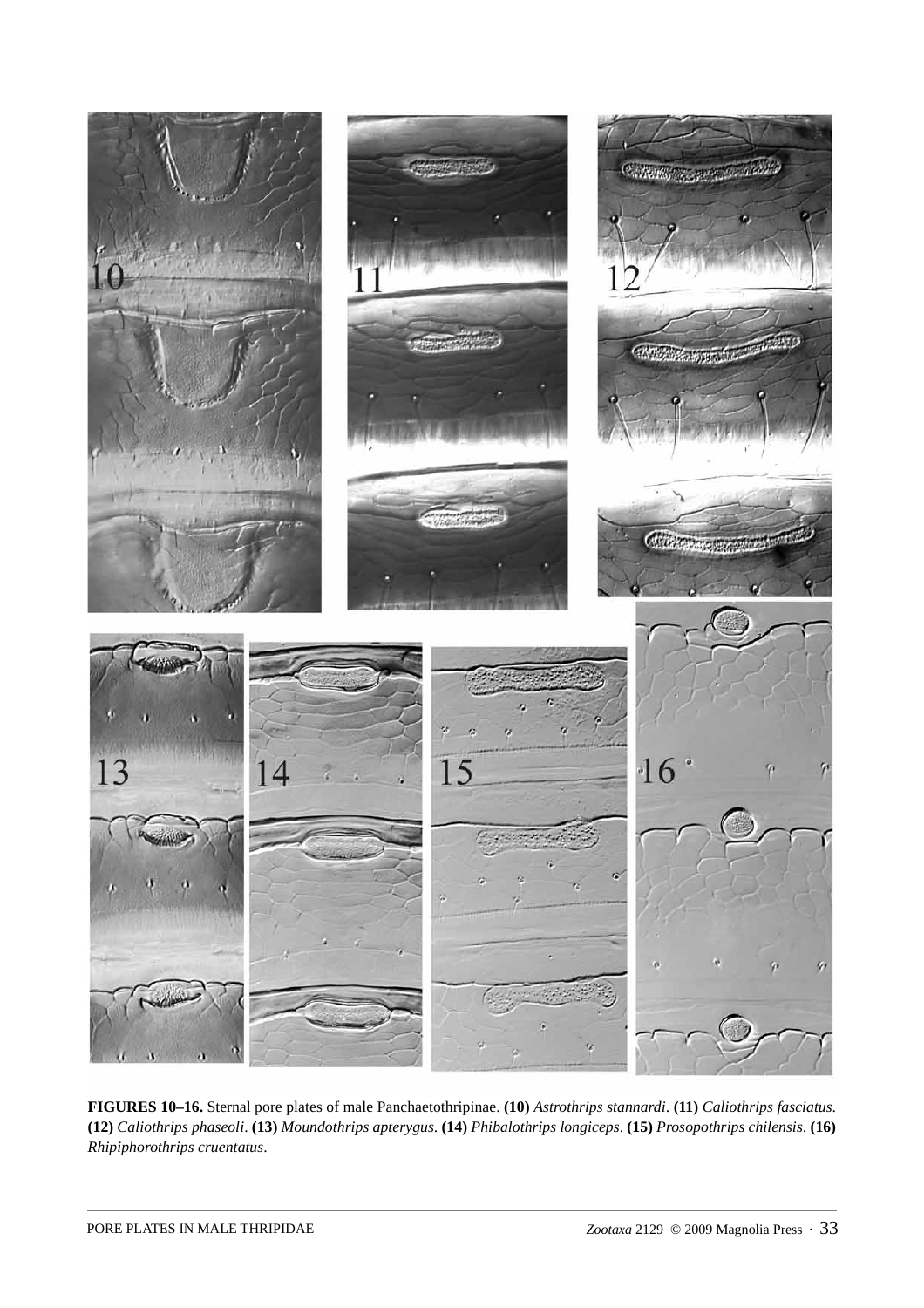![](_page_5_Picture_0.jpeg)

**FIGURES 17–27**. Sternal pore plates of male Thripinae 17–25: **(17)** *Frankliniella occidentalis*. **(18)** *Frankliniella insularis*. **(19)** *Taeniothrips orionis*. **(20)** *Lomatothrips pinopsidis*. **(21)** *Parabaliothrips newmani*. **(22)** *Kakothrips pisivorus*. **(23)** *Pseudanaphothrips achaetus*. **(24)** *Pezothrips kellyanus*. **(25)** *Yoshinothrips pasekamui*. Pore plates on sternite III of female Thripinae 26–27: **(26)** *Frankliniella australis*. **(27)** *Chaetanaphothrips signipennis*.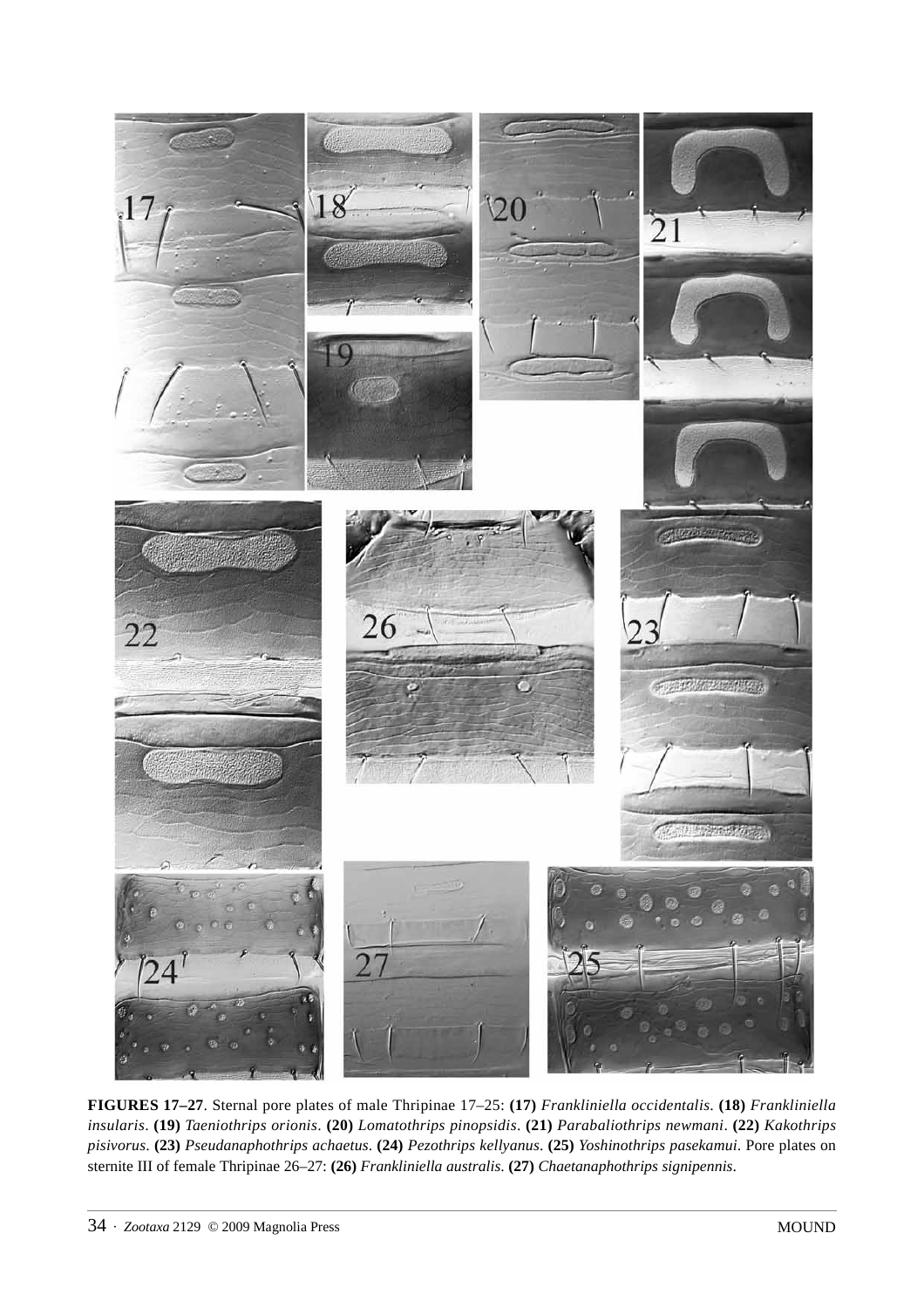![](_page_6_Picture_0.jpeg)

**FIGURES 28–39**. Sternal pore plates of male Thripinae 28–38: **(28)** *Dichromothrips smithi*. **(29)** *Organothrips indicus*. **(30)** *Organothrips wrighti*. **(31)** *Tusothrips sumatrensis*. **(32)** *Limothrips cerealium*. **(33)** *Stenchaetothrips biformis*. **(34)** *Thrips hawaiiensis*. **(35)** *Fulmekiola serrata*. **(36)** *Microcephalothrips abdominalis*. **(37)** *Thrips australis*. **(38)** *Thrips atratus*. **(39)** Sternite III of female *Thrips knoxi*.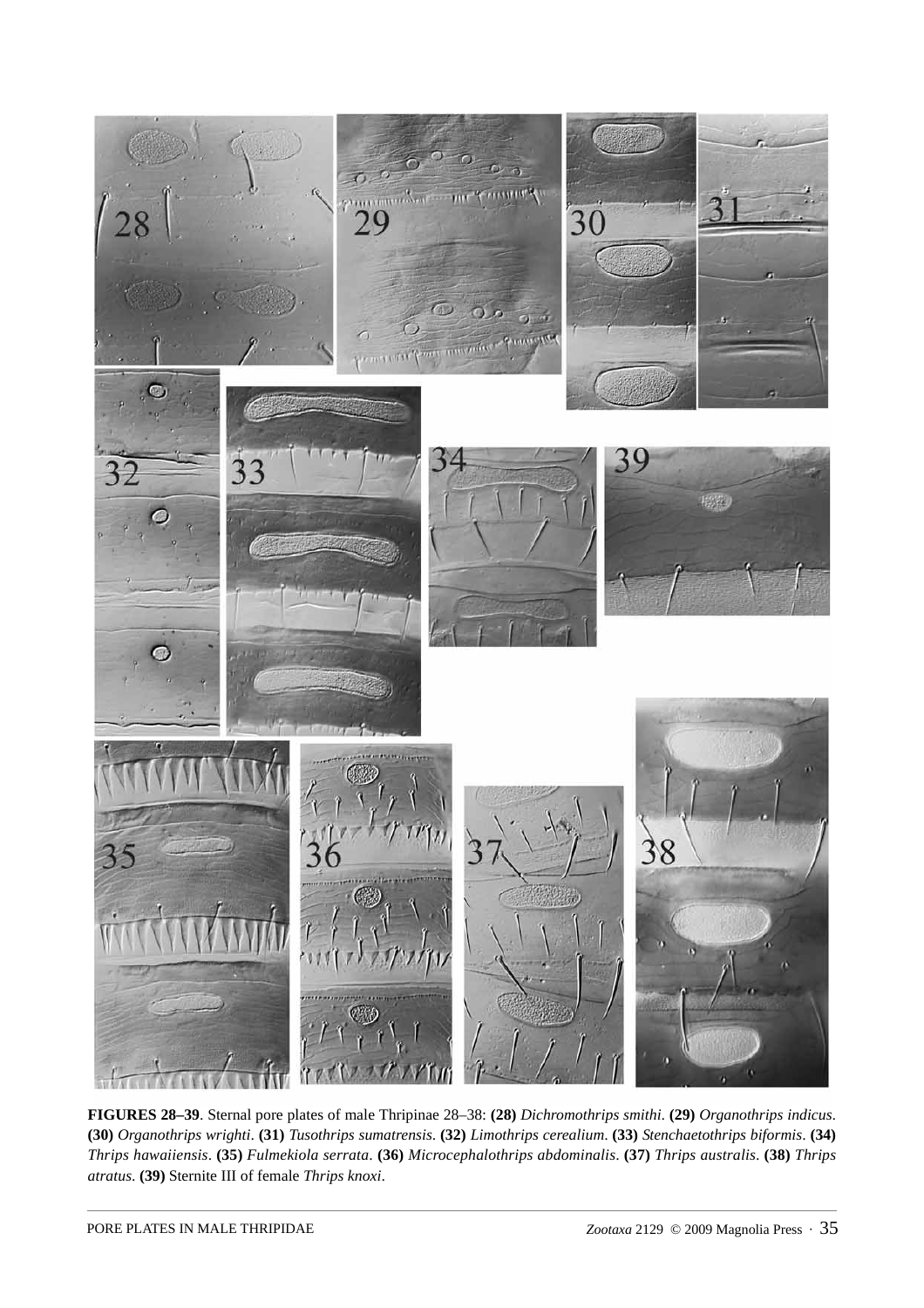of eight species, *Australothrips*, *Galeothrips*, *Hoodothrips*, *Monilothrips* and *Zaniothrips*. In *Helionothrips*, they are absent in some species, but in others are circular on sternites VI–VIII, or VII–VIII, or only on VIII. Similarly variable are the species of *Hercinothrips*, with pore plates absent in some species, transverse in others but reduced to a small circle in a few (Wilson, 1975). In *Bhattithrips*, with three described and two known but undescribed species, pore plates are absent in one species but present on the antecostal ridge in two species; males are not known for the other two species. Pore plates occur on the sternal antecostal ridges also in males of *Moundothrips*, *Phibalothrips* and *Rhipiphorothrips* (Figs 13, 14, 16), but they are almost circular, and in *Moundothrips apterygus* they appear to be recessed into an invagination. These structures are transverse to broadly oval in the males of *Arachisothrips*, *Brachyurothrips*, *Heliothrips* (Fig. 7), *Panchaetothrips*, *Parthenothrips* (Fig. 8), *Retithrips* and *Selenothrips*. They are also transverse in some species of *Caliothrips* (Figs 11, 12), but are circular in a few members of that genus (Wilson, 1975). *Hemingia*, although apparently related to *Astrothrips*, is described as having a pair of uniquely longitudinal linear areas on sternites VI–VIII of males. In *Dinurothrips*, *Noathrips* and most *Astrothrips* males have larger pore plates, although the photomicrograph given here (Fig. 10) suggests that description of these as "arcuate" (Wilson, 1975) may be a misinterpretation of the thickened margins of the plates. Currently, there seem limited systematic patterns in the presence and form of male pore plates in this subfamily.

# **Pore plates among Thripinae**

The Thripinae, with 230 genera and 1600 species, is by far the largest of the four subfamilies of Thripidae. The species have a wide range of biologies, but are mainly either flower- or leaf-feeding, with a few species either obligate or facultative predators on other small arthropods. The distribution of male pore plates among the genera of this subfamily is indicated in Table 2.

One large group of species in which males lack pore plates is the *Scirtothrips* genus-group, recognized by Masumoto & Okajima (2007) as comprising ten genera (*Anascirtothrips*, *Biltothrips*, *Cercyothrips*, *Drepanothrips*, *Ephedrothrips*, *Parascirtothrips*, *Scirtidothrips*, *Scirtothrips*, *Sericopsothrips*, *Siamothrips*). Species in these genera are leaf-feeding, a habit shared with the Dendrothripinae mentioned above that also lack pore plates. Males of species in the group of genera *Exothrips*, *Parexothrips* and *Rhamphothrips* also lack pore plates, and these species also seem to be associated with young leaf buds. However, the shared absence of pore plates in these unrelated groups seems unlikely to be directly associated with their shared habits. Males also lack pore plates in the Old World genus-group of thrips that breed in the flowers of Fabaceae (*Megalurothrips*, *Odontothrips* and *Odontothripiella*). Most of the other genera listed in Table 2 as lacking male pore plates cannot easily be arranged into related groups of more than two or three genera. Thus *Craspedothrips* and *Filipinothrips* are closely related (Tyagi et al., 2008), as are *Bregmatothrips* and *Sorghothrips*.

More interestingly, there are several genera in which males of some species have pore plates, yet males of other species lack these structures, such as *Eremiothrips*, *Limothrips*, and *Parabaliothrips*. In one species in the latter genus, *P. newmani*, the males have large sternal pore plates (Fig. 21), and commonly these males have been seen forming "leks" on leaf buds to which females are attracted for mating (Gillespie et al., 2002). In contrast, males of a flower-living species in this genus, *P. setifer*, have no pore plates and do not form aggregations. Presence or absence of pore plates has even been noted between populations of *Brooksithrips chamaedoreae* that are considered to be conspecific (Retana-Salazar & Mound, 2005).

The Asian *Trichromothrips* genus-group was defined by Masumoto & Okajima (2005) primarily on female character states (*Cricothrips*, *Neocorynothrips Octothrips*, *Okajimaella*, *Paithrips*, *Simulothrips*, *Trachynotothrips*, *Trichromothrips*, *Watanabeothrips*, and *Yoshinothrips*). The males of species in these genera all have multiple small pore plates (Fig. 25) on the sternites (Table 2 Column 7). To these 10 genera were also added *Laplothrips* and *Takethrips*, in which males are not known, and *Pteridothrips* in which males have only three small round pore plates. In contrast to this clear lineage, several apparently unrelated thrips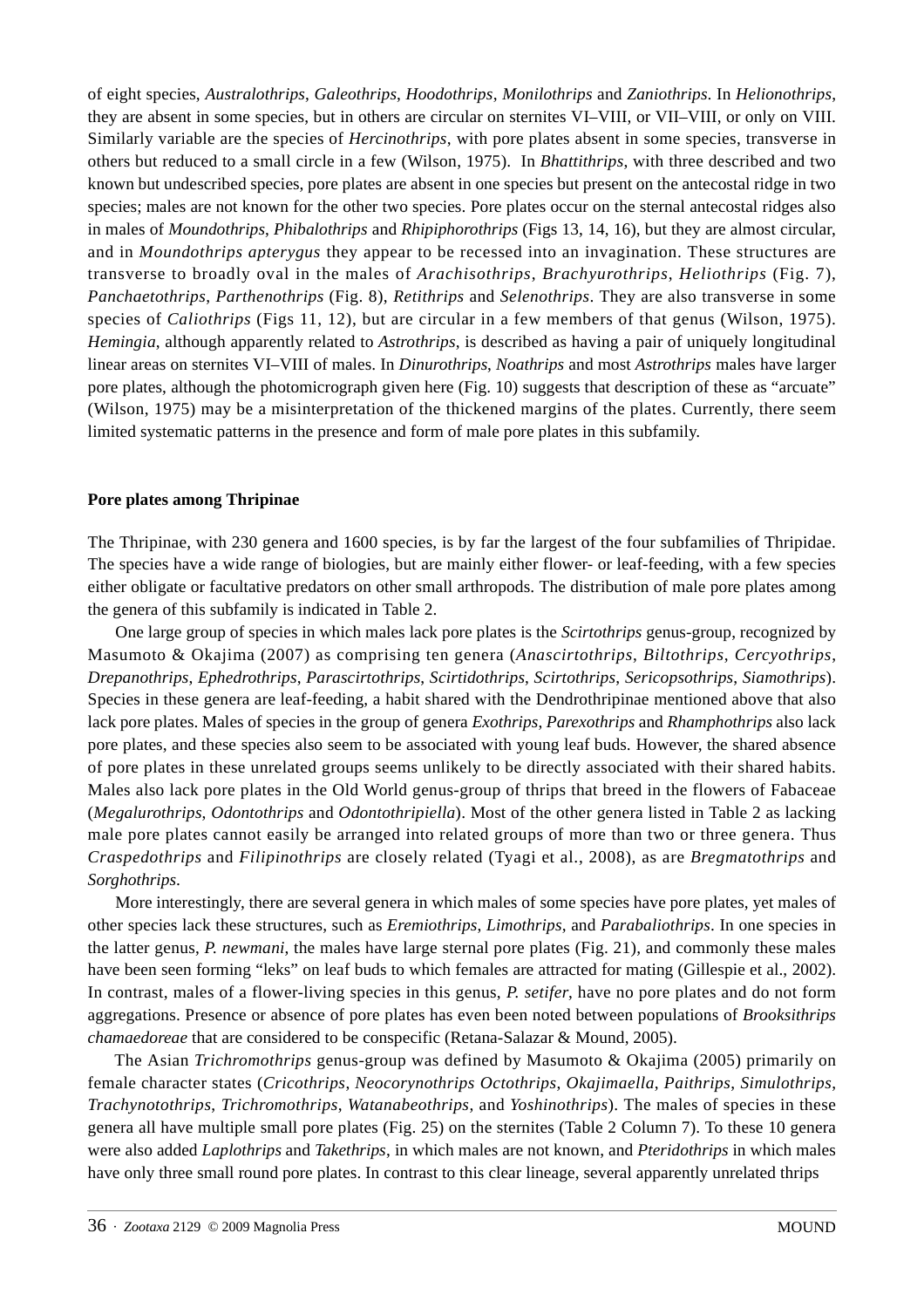#### **TABLE 2.** Pore plate distribution in males of Thripidae-Thripinae genera.

- 1. Pore plate medially on sternites  $III + IV + V$  ( $\pm VI$ , VII & VIII);
- 2. Pore plate medially only on sternites indicated;
- 3. C-shaped pore plate on sternites  $III + IV + V$  ( $\pm VI$  & VII);
- 4. Two or three pore plates on several sternites;
- 5. Multiple small pore plates on at least III-VI;
- 6. Pore plate on antecostal ridge of at least IV-VI (rarely only II);
- 7. Gland aperture on antecostal ridge of III (no pore plate);
- 8. Neither pore plates nor glandular structures;
- 9. Male not known or information not available.

|                    | $\,1$            | $\mathfrak{2}$ | $\mathfrak{Z}$   | $\overline{4}$ | $\mathfrak s$ | $\sqrt{6}$ | $\tau$           | $\,8\,$          | 9                  |
|--------------------|------------------|----------------|------------------|----------------|---------------|------------|------------------|------------------|--------------------|
| A bacothrips       |                  |                |                  |                |               |            |                  |                  | $\boldsymbol{+}$   |
| Acremonothrips     |                  |                |                  |                |               |            |                  | $\boldsymbol{+}$ |                    |
| Adelphithrips      |                  |                |                  |                |               |            |                  |                  |                    |
| Afrothripiella     |                  |                |                  |                |               |            |                  |                  |                    |
| Agalmothrips       | $\boldsymbol{+}$ |                |                  |                |               |            |                  |                  |                    |
| Agerothrips        |                  |                |                  |                |               |            |                  | $\boldsymbol{+}$ |                    |
| <b>Agriothrips</b> |                  |                |                  |                |               |            |                  |                  | $^{+}$             |
| Agrostothrips      | $\boldsymbol{+}$ |                |                  |                |               |            |                  |                  |                    |
| Ajothrips          |                  |                |                  |                |               |            |                  |                  |                    |
| Akheta             |                  |                |                  |                |               |            |                  |                  | $^{+}$             |
| Alathrips          |                  |                |                  |                | $\! + \!$     |            |                  |                  |                    |
| Amalothrips        |                  |                |                  |                |               |            |                  |                  |                    |
| Ameranathrips      |                  |                |                  |                |               |            | $\boldsymbol{+}$ |                  |                    |
| Amomothrips        | $\boldsymbol{+}$ |                |                  |                |               |            |                  |                  |                    |
| Amphithrips        |                  |                |                  |                |               |            |                  |                  | $^{+}$             |
| Amphorothrips      |                  |                |                  |                |               |            |                  |                  | $^{+}$             |
| Anaphothrips       | $\boldsymbol{+}$ | $\rm III$      | $\boldsymbol{+}$ |                |               |            |                  | $\! + \!$        |                    |
| Anaphrygmothrips   |                  |                |                  |                |               |            |                  |                  |                    |
| Anarrhinothrips    |                  |                |                  |                |               |            |                  |                  | $\hspace{0.1mm} +$ |
| Anascirtothrips    |                  |                |                  |                |               |            |                  | $\! + \!$        |                    |
| Aneristothrips     |                  |                |                  |                |               |            |                  |                  | $^{+}$             |
| Aneurothrips       |                  |                |                  |                |               |            |                  |                  |                    |
| Apterothrips       |                  |                |                  |                |               |            | $\boldsymbol{+}$ |                  |                    |
| Aptinothrips       |                  |                |                  |                |               |            |                  | $\boldsymbol{+}$ |                    |
| Arenathrips        |                  |                |                  |                |               |            |                  |                  | $^{+}$             |
| Aroidothrips       |                  |                |                  |                |               |            |                  |                  |                    |
| Arorathrips        |                  |                |                  |                |               |            |                  |                  |                    |
| Arpediothrips      |                  |                |                  |                |               |            |                  |                  |                    |
| Asphodelothrips    | $^{+}$           |                |                  |                |               |            |                  |                  |                    |
| Aurantothrips      | $\boldsymbol{+}$ |                |                  |                |               |            |                  |                  |                    |
| Ayyaria            |                  |                |                  |                |               |            |                  | $^{+}$           |                    |
| <b>Bacathrips</b>  |                  |                |                  |                |               |            |                  |                  | $\boldsymbol{+}$   |
| Baileyothrips      |                  |                |                  |                |               |            | $\boldsymbol{+}$ |                  |                    |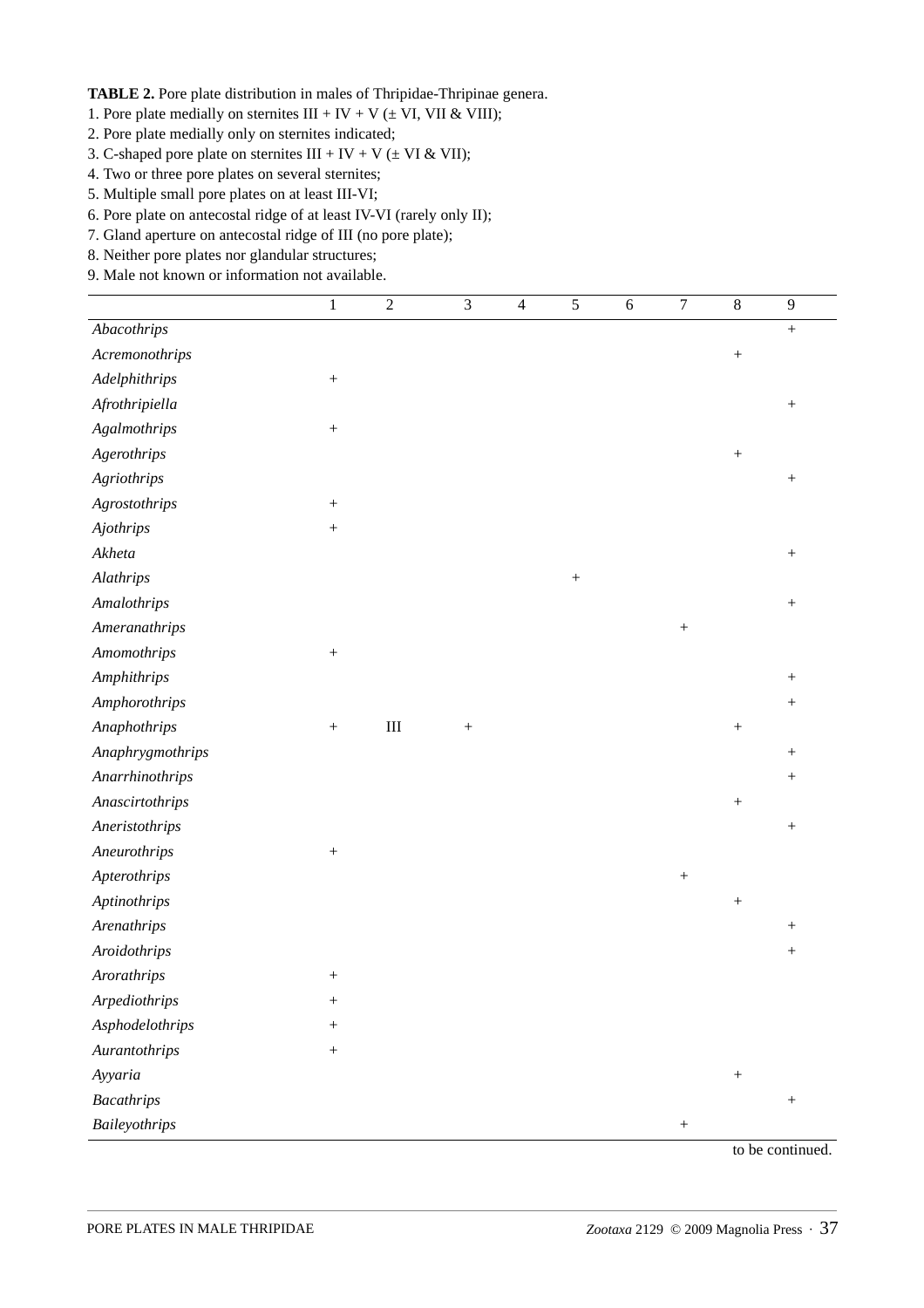|                       | $\,1$            | $\sqrt{2}$      | 3 | $\overline{4}$   | $\sqrt{5}$       | 6      | $\boldsymbol{7}$ | $\,8\,$          | $\mathbf{9}$    |
|-----------------------|------------------|-----------------|---|------------------|------------------|--------|------------------|------------------|-----------------|
| <b>Baliothrips</b>    | $\boldsymbol{+}$ |                 |   |                  |                  |        |                  |                  |                 |
| <b>Bathrips</b>       |                  | $\rm{VII}$      |   |                  |                  |        |                  |                  |                 |
| <b>Belothrips</b>     | $\boldsymbol{+}$ |                 |   |                  |                  |        |                  |                  |                 |
| <b>Bhattiana</b>      |                  |                 |   |                  |                  |        |                  | $\boldsymbol{+}$ |                 |
| <b>Biltothrips</b>    |                  |                 |   |                  |                  |        |                  | $\boldsymbol{+}$ |                 |
| Blascothrips          | $\boldsymbol{+}$ |                 |   |                  |                  |        |                  |                  |                 |
| <b>Bolacothrips</b>   | $\boldsymbol{+}$ |                 |   |                  |                  |        |                  |                  |                 |
| Bournierothrips       | $\! + \!\!\!\!$  |                 |   |                  |                  |        |                  |                  |                 |
| <b>Bradinothrips</b>  |                  |                 |   |                  |                  |        |                  |                  |                 |
| <b>Bravothrips</b>    | $\boldsymbol{+}$ |                 |   |                  |                  |        |                  |                  |                 |
| <b>Bregmatothrips</b> |                  |                 |   |                  |                  |        |                  | $\boldsymbol{+}$ |                 |
| <b>Brooksithrips</b>  | $\boldsymbol{+}$ |                 |   |                  |                  |        |                  |                  |                 |
| Capitothrips          |                  |                 |   |                  |                  |        |                  |                  |                 |
| Caprithrips           |                  |                 |   |                  |                  | $^{+}$ |                  |                  |                 |
| Catinathrips          |                  |                 |   |                  |                  |        | $\boldsymbol{+}$ |                  |                 |
| Ceratothripoides      |                  |                 |   |                  | $\boldsymbol{+}$ |        |                  |                  |                 |
| Ceratothrips          |                  |                 |   | $\! + \!$        |                  |        |                  |                  |                 |
| Cercyothrips          |                  |                 |   |                  |                  |        |                  | $\boldsymbol{+}$ |                 |
| Cestrothrips          |                  |                 |   |                  |                  |        |                  | $\boldsymbol{+}$ |                 |
| Chaetanaphothrips     | $\boldsymbol{+}$ |                 |   |                  |                  |        |                  |                  |                 |
| Chaetisothrips        | $\boldsymbol{+}$ |                 |   |                  |                  |        |                  |                  |                 |
| Charassothrips        |                  |                 |   |                  |                  |        | $\boldsymbol{+}$ |                  |                 |
| Chilothrips           | $\boldsymbol{+}$ |                 |   |                  |                  |        |                  |                  |                 |
| Chirothrips           | $\boldsymbol{+}$ |                 |   |                  |                  |        |                  |                  |                 |
| Clypeothrips          |                  |                 |   |                  | $\boldsymbol{+}$ |        |                  |                  |                 |
| Collembolothrips      | $\boldsymbol{+}$ |                 |   |                  |                  |        |                  |                  |                 |
| Coremothrips          |                  |                 |   |                  |                  |        |                  |                  |                 |
| Corynothrips          |                  |                 |   |                  |                  |        |                  |                  | $\! + \!\!\!\!$ |
| Craspedothrips        |                  |                 |   |                  |                  |        |                  | $\boldsymbol{+}$ |                 |
| Cricothrips           |                  |                 |   |                  | $\boldsymbol{+}$ |        |                  |                  |                 |
| Ctenidothrips         |                  |                 |   |                  |                  |        |                  |                  | $\! + \!\!\!\!$ |
| Ctenothrips           | $^{+}$           | $\text{III-IV}$ |   |                  |                  |        |                  | $^{+}$           |                 |
| Danothrips            |                  |                 |   |                  |                  |        |                  |                  |                 |
| Decorothrips          |                  |                 |   |                  |                  |        |                  |                  | $\! + \!\!\!\!$ |
| Dendrothripoides      |                  |                 |   |                  |                  | $+$    |                  |                  |                 |
| Dentothrips           |                  |                 |   |                  |                  |        |                  |                  |                 |
| Desertathrips         |                  |                 |   |                  |                  |        | $\boldsymbol{+}$ |                  |                 |
| Deuterobrachythrips   |                  |                 |   |                  |                  |        |                  |                  | $+$             |
| Diarthrothrips        |                  |                 |   |                  |                  |        |                  | $\boldsymbol{+}$ |                 |
| Dichromothrips        |                  |                 |   | $\boldsymbol{+}$ |                  |        |                  |                  |                 |
| Dictyothrips          | $\boldsymbol{+}$ |                 |   |                  |                  |        |                  |                  |                 |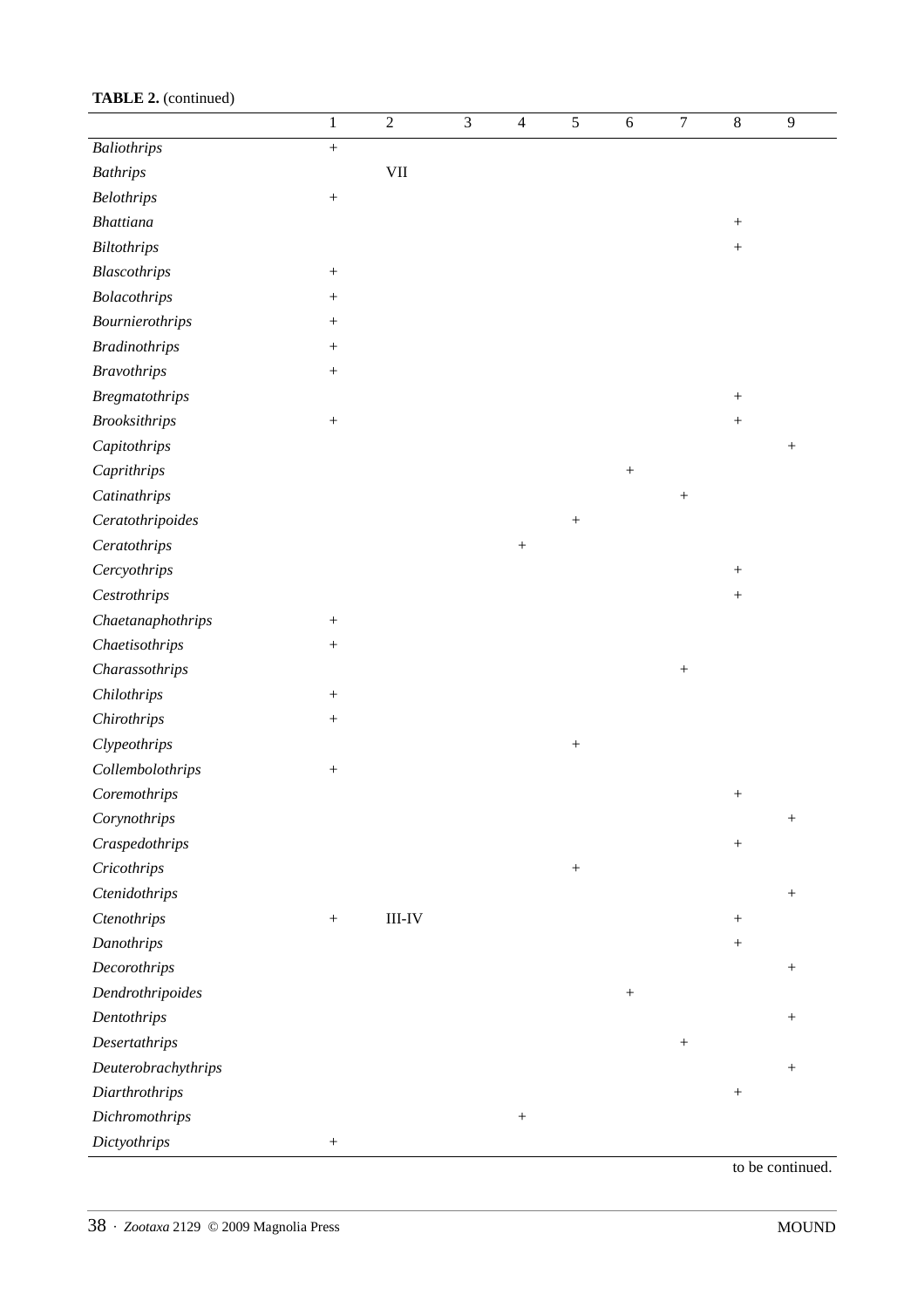|                      | $\mathbf{1}$     | $\overline{2}$  | $\mathfrak{Z}$   | $\overline{4}$ | 5                | $\sqrt{6}$ | $\tau$           | $\,8\,$          | $\overline{9}$   |
|----------------------|------------------|-----------------|------------------|----------------|------------------|------------|------------------|------------------|------------------|
| Dikrothrips          |                  | $\rm III$       |                  |                |                  |            |                  |                  |                  |
| Doonthrips           |                  |                 |                  |                |                  |            |                  |                  | $\! + \!$        |
| Drepanothrips        |                  |                 |                  |                |                  |            |                  | $\boldsymbol{+}$ |                  |
| Dyseryngothrips      | $\boldsymbol{+}$ |                 |                  |                |                  |            |                  |                  |                  |
| Echinothrips         |                  |                 |                  |                | $\! + \!$        |            |                  |                  |                  |
| Enneothrips          |                  |                 |                  |                |                  |            | $\boldsymbol{+}$ |                  |                  |
| Ephedrothrips        |                  |                 |                  |                |                  |            |                  | $\boldsymbol{+}$ |                  |
| Ereikethrips         |                  | $\text{III-IV}$ |                  |                |                  |            |                  |                  |                  |
| Eremiothrips         | $\boldsymbol{+}$ |                 |                  |                |                  |            |                  | $\boldsymbol{+}$ |                  |
| Ernothrips           | $\boldsymbol{+}$ |                 |                  |                |                  |            |                  |                  |                  |
| Eryngothrips         | $\boldsymbol{+}$ |                 |                  |                |                  |            |                  |                  |                  |
| Euphysothrips        | $\boldsymbol{+}$ |                 |                  |                |                  |            |                  |                  |                  |
| Exothrips,           |                  |                 |                  |                |                  |            |                  | $\boldsymbol{+}$ |                  |
| Filipinothrips       |                  |                 |                  |                |                  |            |                  | $\boldsymbol{+}$ |                  |
| Firmothrips          | $\boldsymbol{+}$ |                 |                  |                |                  |            |                  |                  |                  |
| Flavidothrips        |                  |                 |                  |                |                  |            |                  |                  |                  |
| Florithrips          | $\boldsymbol{+}$ |                 |                  |                |                  |            |                  |                  |                  |
| Foliothrips          |                  |                 |                  |                |                  |            |                  | $\boldsymbol{+}$ |                  |
| Frankliniella        | $\boldsymbol{+}$ |                 |                  |                |                  |            |                  |                  |                  |
| Fulmekiola           | $\boldsymbol{+}$ |                 |                  |                |                  |            |                  |                  |                  |
| Furcathrips          |                  |                 |                  |                |                  |            |                  |                  | $\boldsymbol{+}$ |
| Furcithrips          |                  |                 |                  |                | $\boldsymbol{+}$ |            |                  |                  |                  |
| Gabanithrips         |                  |                 |                  |                |                  |            |                  |                  | $\boldsymbol{+}$ |
| Glaucothrips         |                  | $\rm III$       |                  |                |                  |            |                  |                  |                  |
| Gnomonothrips        |                  |                 |                  |                |                  |            |                  |                  | $\boldsymbol{+}$ |
| Graminothrips        |                  |                 |                  |                |                  |            |                  |                  |                  |
| Helenothrips         |                  |                 |                  |                |                  |            |                  |                  |                  |
| Hemianaphothrips     |                  |                 |                  |                |                  |            |                  |                  |                  |
| Hengduanothrips      |                  |                 |                  |                |                  |            |                  |                  |                  |
| Himalthrips          |                  |                 |                  |                |                  |            |                  |                  |                  |
| Hyalopterothrips     |                  |                 |                  |                |                  |            |                  | $\boldsymbol{+}$ |                  |
| Idolimothrips        | $\boldsymbol{+}$ |                 |                  |                |                  |            |                  |                  |                  |
| Indusiothrips        | $+$              |                 |                  |                |                  |            |                  |                  |                  |
| <b>Iridothrips</b>   | $\boldsymbol{+}$ |                 |                  |                |                  |            |                  |                  |                  |
| <b>Isunidothrips</b> |                  |                 |                  |                |                  |            |                  | $\boldsymbol{+}$ |                  |
| <b>Jakthrips</b>     |                  |                 | $\boldsymbol{+}$ |                |                  |            |                  |                  |                  |
| <b>Javathrips</b>    | $\boldsymbol{+}$ |                 |                  |                |                  |            |                  |                  |                  |
| Kakothrips           | $\boldsymbol{+}$ |                 |                  |                |                  |            |                  |                  |                  |
| Karphothrips         |                  | $\rm III$       |                  |                |                  |            |                  |                  |                  |
| Krokeothrips         |                  |                 |                  |                |                  |            |                  | $\boldsymbol{+}$ |                  |
| Kurtomathrips        | $\boldsymbol{+}$ |                 |                  |                |                  |            |                  |                  |                  |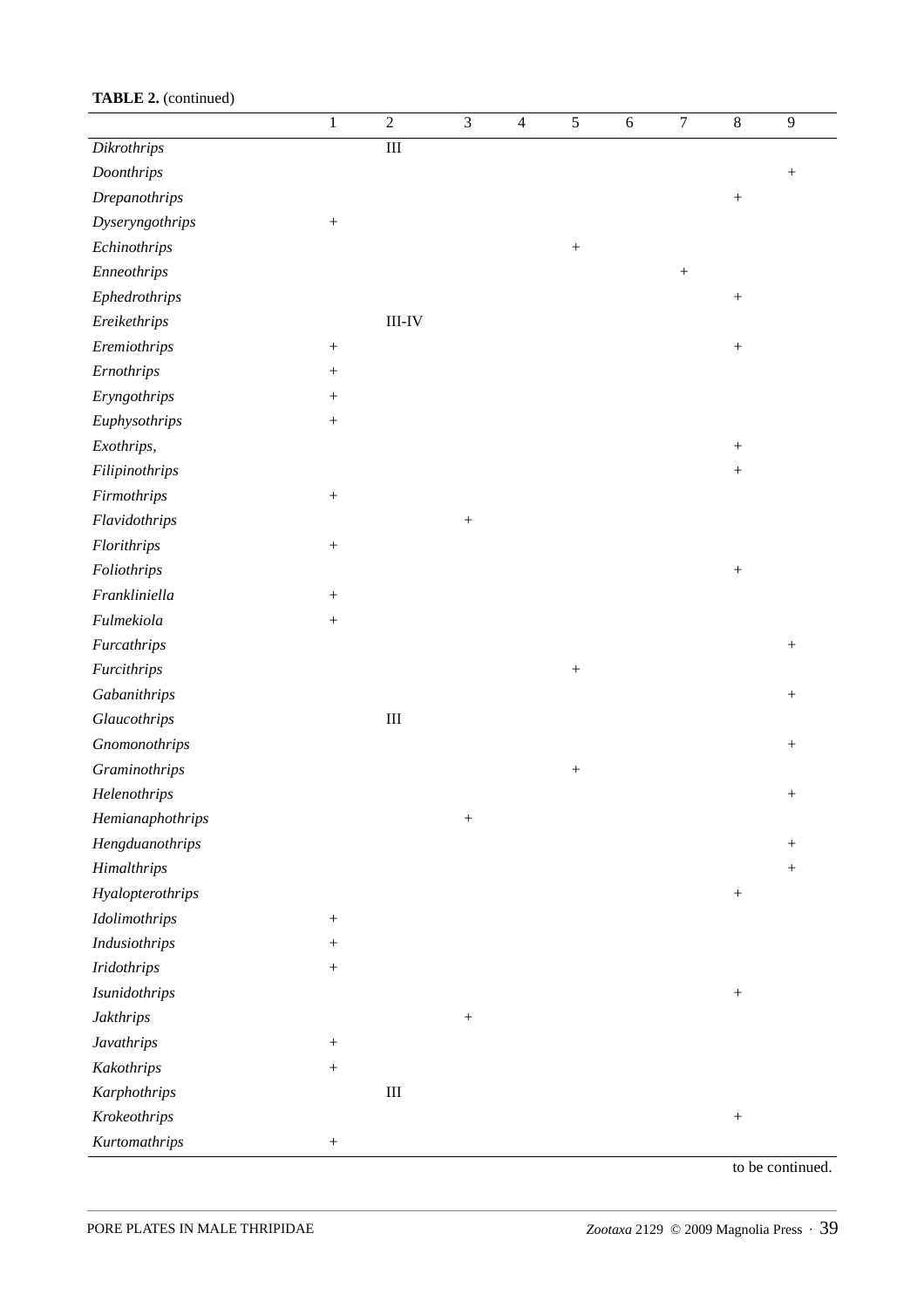|                     | $\,1\,$          | $\sqrt{2}$ | $\mathfrak{Z}$ | $\overline{4}$ | $\sqrt{5}$        | $\sqrt{6}$       | $\boldsymbol{7}$ | $8\,$            | $\overline{9}$   |
|---------------------|------------------|------------|----------------|----------------|-------------------|------------------|------------------|------------------|------------------|
| Laplothrips         |                  |            |                |                |                   |                  |                  |                  | $\boldsymbol{+}$ |
| Larothrips          | $\boldsymbol{+}$ |            |                |                |                   |                  |                  |                  |                  |
| Lefroyothrips       |                  |            |                |                |                   |                  |                  | $\boldsymbol{+}$ |                  |
| Limothrips          | $\boldsymbol{+}$ |            |                |                |                   |                  |                  | $^{+}$           |                  |
| Lomatothrips        |                  |            |                |                |                   | $\boldsymbol{+}$ |                  |                  |                  |
| Longothrips         |                  |            |                |                |                   |                  |                  |                  | $\! +$           |
| Macrurothrips       |                  |            |                |                |                   |                  |                  |                  |                  |
| Mecothrips          | $\! + \!$        |            |                |                |                   |                  |                  |                  |                  |
| Megalurothrips      |                  |            |                |                |                   |                  |                  | $\boldsymbol{+}$ |                  |
| Metaxyothrips       |                  |            |                |                |                   |                  |                  |                  | $\! +$           |
| Microcephalothrips  | $\boldsymbol{+}$ |            |                |                |                   |                  |                  |                  |                  |
| Monothrips          |                  |            |                |                |                   | $\boldsymbol{+}$ |                  |                  |                  |
| Moundinothrips      |                  |            |                |                |                   |                  |                  |                  | $\! +$           |
| <b>Muscithrips</b>  |                  |            |                |                |                   |                  |                  |                  | $^{+}$           |
| Mycterothrips       |                  |            |                |                |                   |                  |                  |                  |                  |
| Neocorynothrips     |                  |            |                |                |                   |                  |                  |                  |                  |
| Neurisothrips       |                  |            |                |                |                   |                  |                  |                  |                  |
| Nexothrips          |                  |            |                |                |                   |                  |                  |                  |                  |
| Nigritothrips       |                  |            |                |                |                   |                  |                  |                  |                  |
| <b>Octothrips</b>   |                  |            |                |                | $\qquad \qquad +$ |                  |                  |                  |                  |
| Odontanaphothrips   |                  |            |                |                |                   |                  |                  | $^{+}$           |                  |
| Odontothripiella    |                  |            |                |                |                   |                  |                  | $^{+}$           |                  |
| <b>Odontothrips</b> |                  |            |                |                |                   |                  |                  | $\boldsymbol{+}$ |                  |
| Oelschlaegera       |                  |            |                |                |                   |                  |                  |                  |                  |
| Okajimaella         |                  |            |                |                |                   |                  |                  |                  |                  |
| Organothrips        |                  |            |                |                |                   |                  |                  |                  |                  |
| Oxyrhhinothrips     |                  |            |                |                |                   |                  |                  |                  |                  |
| Oxythrips           | $\boldsymbol{+}$ |            |                |                |                   |                  |                  |                  |                  |
| Paithrips           |                  |            |                |                | $\boldsymbol{+}$  |                  |                  |                  |                  |
| Palmiothrips        | $\boldsymbol{+}$ |            |                |                |                   |                  |                  |                  |                  |
| Parabaliothrips     | $\boldsymbol{+}$ |            |                |                |                   |                  |                  | $\boldsymbol{+}$ |                  |
| Paraleucothrips     |                  |            |                |                |                   | $\rm II$         |                  |                  |                  |
| Parascirtothrips    |                  |            |                |                |                   |                  |                  |                  | $\! + \!\!\!\!$  |
| Parascolothrips     | $\boldsymbol{+}$ |            |                |                |                   |                  |                  |                  |                  |
| Parexothrips        |                  |            |                |                |                   |                  |                  | $\boldsymbol{+}$ |                  |
| Pelikanothrips      |                  |            |                |                |                   |                  |                  |                  | $\! + \!\!\!\!$  |
| Pezothrips          |                  |            |                |                |                   |                  |                  |                  |                  |
| Physemothrips       | $\boldsymbol{+}$ |            |                |                |                   |                  |                  |                  |                  |
| Platythrips         |                  |            |                |                |                   |                  |                  |                  |                  |
| Plesiothrips        |                  |            |                |                |                   |                  |                  |                  |                  |
| Plutonothrips       | $\boldsymbol{+}$ |            |                |                |                   |                  |                  |                  |                  |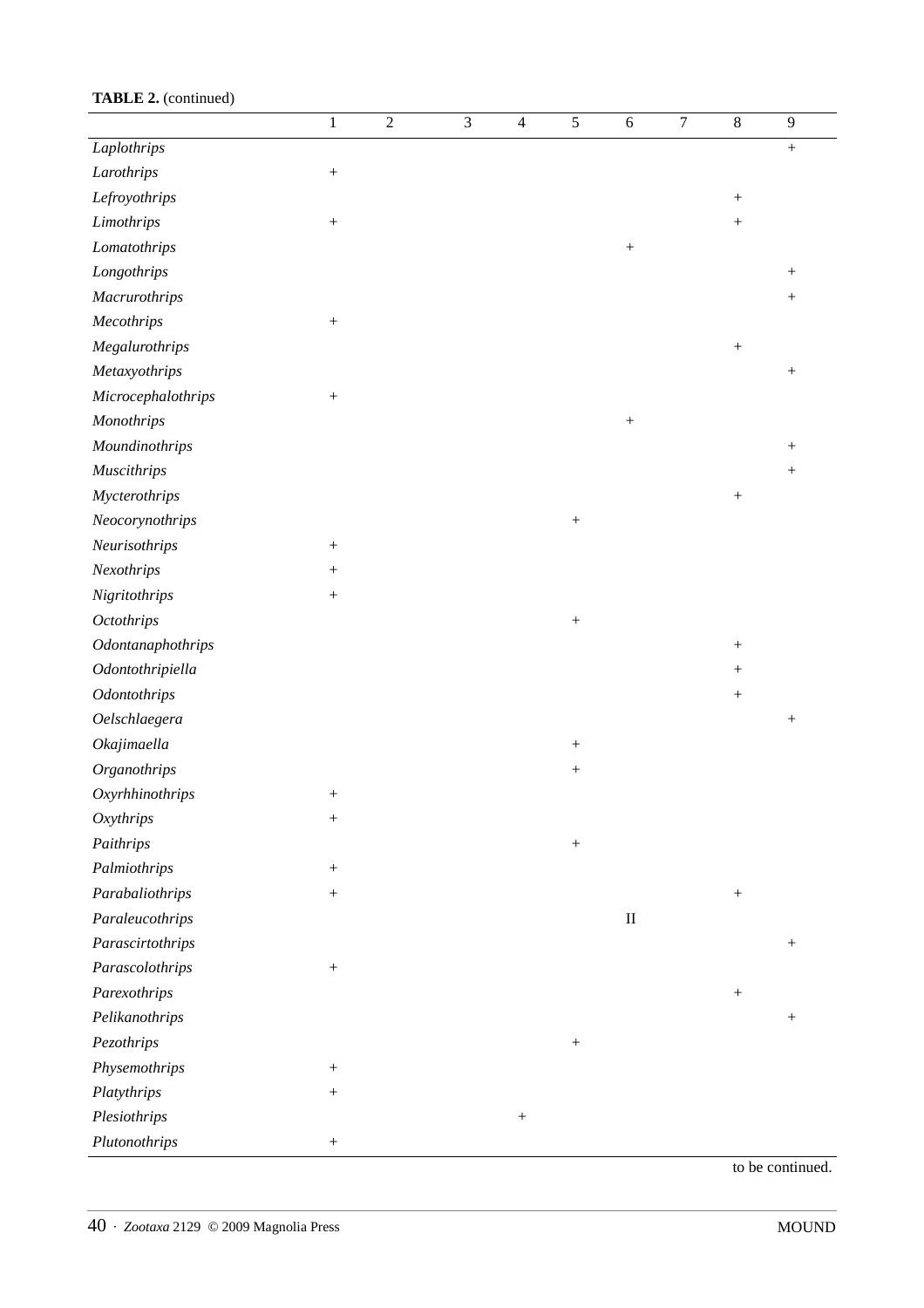|                     | $\,1\,$          | $\sqrt{2}$      | 3 | $\overline{4}$ | 5 | 6   | $\boldsymbol{7}$ | $\,8\,$          | $\mathbf{9}$     |
|---------------------|------------------|-----------------|---|----------------|---|-----|------------------|------------------|------------------|
| Priesneriola        |                  |                 |   |                |   |     |                  |                  | $\boldsymbol{+}$ |
| Prionotothrips      | $\! + \!$        |                 |   |                |   |     |                  |                  |                  |
| Projectothrips      |                  |                 |   |                |   |     |                  |                  |                  |
| Proscirtothrips     |                  |                 |   |                |   |     |                  | $\boldsymbol{+}$ |                  |
| Prosopoanaphothrips | $\boldsymbol{+}$ |                 |   |                |   |     |                  |                  |                  |
| Prosopothrips       |                  |                 |   |                |   |     |                  |                  |                  |
| Psectrothrips       |                  |                 |   |                |   |     |                  |                  |                  |
| Pseudanaphothrips   |                  |                 |   |                |   |     |                  |                  |                  |
| Pseudothrips        |                  |                 |   |                |   |     | $\boldsymbol{+}$ |                  |                  |
| Pseudoxythrips      |                  |                 |   |                |   |     |                  | $\boldsymbol{+}$ |                  |
| Psilothrips         |                  | $\text{III-IV}$ |   |                |   |     |                  |                  |                  |
| Psydrothrips        |                  |                 |   |                |   |     | $\boldsymbol{+}$ |                  |                  |
| Pteridothrips       |                  |                 |   |                |   |     |                  |                  |                  |
| Ranjana             |                  |                 |   |                |   |     |                  |                  | $^{+}$           |
| Rhabdothrips        |                  |                 |   |                |   |     |                  |                  |                  |
| Rhamphiskothrips    |                  |                 |   |                |   |     |                  |                  |                  |
| Rhamphothrips       |                  |                 |   |                |   |     |                  | $\boldsymbol{+}$ |                  |
| Rhaphidothrips      |                  |                 |   |                |   |     |                  |                  |                  |
| Rhinothripiella     |                  |                 |   |                |   |     |                  |                  |                  |
| Rhinothrips         |                  |                 |   |                |   | $+$ |                  |                  |                  |
| Rubiothrips         |                  |                 |   |                |   |     |                  |                  |                  |
| Salpingothrips      | $^{+}$           |                 |   |                |   |     |                  |                  |                  |
| Sciothrips          | $^{+}$           |                 |   |                |   |     |                  |                  |                  |
| Scirtidothrips      |                  |                 |   |                |   |     |                  | $^{+}$           |                  |
| Scirtothrips        |                  |                 |   |                |   |     |                  | $^{+}$           |                  |
| Scolothrips         |                  |                 |   |                |   |     |                  |                  |                  |
| Sericopsothrips     |                  |                 |   |                |   |     |                  |                  | $^{+}$           |
| Siamothrips         |                  |                 |   |                |   |     |                  | $^{+}$           |                  |
| Simulothrips        |                  |                 |   |                |   |     |                  |                  |                  |
| Sitothrips          |                  |                 |   |                |   |     |                  |                  |                  |
| Smeringothrips      |                  |                 |   |                |   |     |                  |                  | $^{+}$           |
| Smilothrips         |                  |                 |   |                |   |     |                  |                  | $^{+}$           |
| Sminyothrips        |                  |                 |   |                |   |     |                  |                  |                  |
| Solanithrips        |                  |                 |   |                |   |     |                  |                  |                  |
| Sorghothrips        |                  |                 |   |                |   |     |                  | $\boldsymbol{+}$ |                  |
| Sphaeropothrips     |                  |                 |   |                |   |     |                  |                  |                  |
| Stannardia          |                  |                 |   |                |   |     |                  |                  |                  |
| Stenchaetothrips    |                  |                 |   |                |   |     |                  |                  |                  |
| Stenothrips         |                  |                 |   |                |   |     |                  |                  |                  |
| Synaptothrips       |                  |                 |   |                |   |     |                  | $\boldsymbol{+}$ |                  |
| Systenothrips       |                  |                 |   |                |   |     |                  |                  |                  |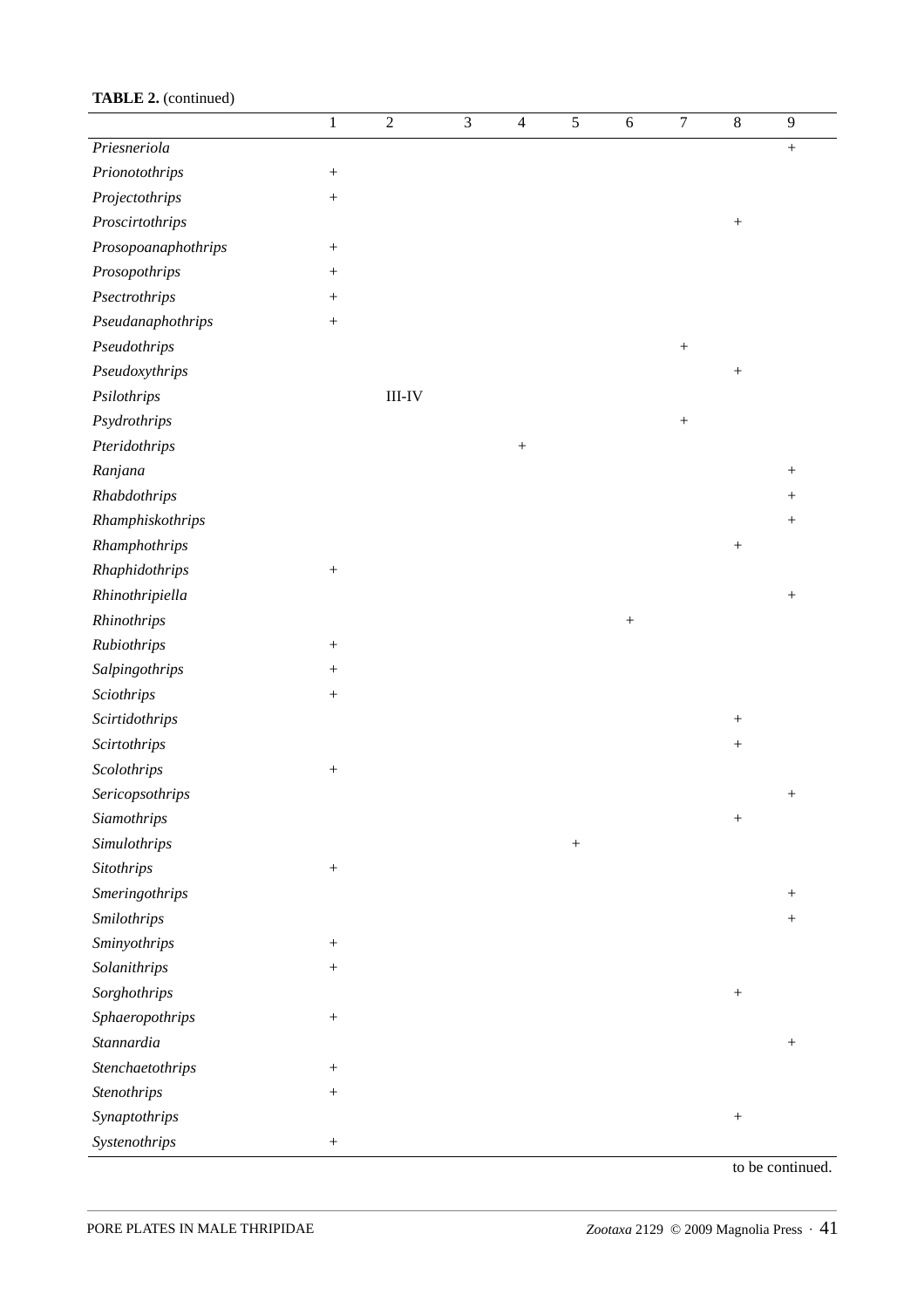|                    | $\,1$            | $\sqrt{2}$      | $\mathfrak{Z}$ | $\overline{4}$ | $\sqrt{5}$       | $\sqrt{6}$ | $\tau$ | $\,8\,$ | 9                |
|--------------------|------------------|-----------------|----------------|----------------|------------------|------------|--------|---------|------------------|
| Taeniothrips       | $\boldsymbol{+}$ |                 |                |                |                  |            |        |         |                  |
| <b>Takethrips</b>  |                  |                 |                |                |                  |            |        |         | $\boldsymbol{+}$ |
| Tamaricothrips     | $\boldsymbol{+}$ |                 |                |                |                  |            |        |         |                  |
| <b>Tameothrips</b> |                  |                 |                |                |                  |            |        |         | $\boldsymbol{+}$ |
| <b>Tenothrips</b>  | $\boldsymbol{+}$ |                 |                |                |                  |            |        |         |                  |
| Theilopedothrips   |                  |                 |                |                |                  |            |        | $^{+}$  |                  |
| Thermothripoides   |                  |                 |                |                |                  |            |        |         |                  |
| Thermothrips       |                  |                 |                |                |                  |            |        |         |                  |
| <b>Thrips</b>      | $\boldsymbol{+}$ |                 |                |                |                  |            |        |         |                  |
| <b>Tmetothrips</b> | $\! +$           |                 |                |                |                  |            |        |         |                  |
| Toxonothrips       |                  | $\text{III-IV}$ |                |                |                  |            |        |         |                  |
| Trachynotothrips   |                  |                 |                |                | $+$              |            |        |         |                  |
| Trichromothrips    |                  |                 |                |                | $+$              |            |        |         |                  |
| <b>Tusothrips</b>  |                  |                 |                |                |                  |            |        |         |                  |
| Vulgatothrips      |                  |                 |                |                |                  |            |        |         | $\boldsymbol{+}$ |
| Watanabeothrips    |                  |                 |                |                | $\boldsymbol{+}$ |            |        |         |                  |
| Wegenerithrips     |                  |                 |                |                |                  |            |        |         |                  |
| Xerothrips         |                  |                 |                |                |                  |            | $+$    |         |                  |
| Yoshinothrips      |                  |                 |                |                | $+$              |            |        |         |                  |
| Zurstrassenia      |                  |                 |                | $+$            |                  |            |        |         |                  |
| <b>Totals</b>      | 80               | 9               | $\overline{4}$ | 5              | 18               | 7          | $10\,$ | 44      | 39               |

also have multiple pore plates in males, including *Echinothrips*, *Ceratothripoides*, and *Pezothrips* (Fig. 24), as well as *Organothrips indicus* (Fig. 29) and the closely related genus *Graminothrips*. In contrast, *Organothrips wrighti* has a large oval pore plate on sternites III–VII (Fig. 30).

In Thripinae, the most common condition of the male pore plates is transversely oval on sternites III–VII, although their size and the number of sternites involved varies between species. For example among the ten species of *Ctenothrips* these structures are reported as absent in some species, but present on III–VII in some and on III–IV in others. Moreover, in several other genera pore plates are present on only one or two sternites (Table 2 Column 4). However, males of most species in the *Thrips* genus-group (*Baliothrips*, *Bolacothrips*, *Bournierothrips*, *Ctenidothrips*, *Ernothrips*, *Fulmekiola*, *Larothrips*, *Microcephalothrips*, *Rhinothripiella*, *Sphaeropothrips*, *Stenchaetothrips*, *Stenothrips*, *Thrips* and *Toxonothrips*) have pore plates on sternites III–VII (Figs 35–38), although these are only on III–V in *Thrips tabaci*, III–IV in *Toxonothrips*, and in *Larothrips* the pore plates are sometimes reduced or even absent (Bournier, 1994); males remain unknown in *Ctenidothrips* and *Rhinothripiella*. Similarly, males in the *Frankliniella* genus-group (*Firmothrips*, *Frankliniella*, *Iridothrips*, *Kakothrips*, *Parabaliothrips*, *Pelikanothrips*, *Pseudanaphothrips* and *Sitothrips*) usually have transversely oval pore plates on sternites III–VII (Figs 17, 18, 22, 23), apart from one species of *Parabaliothrips* which has none; the male is not known for *Pelikanothrips*. The interesting variation in form of the pore plates in *Anaphothrips* males was illustrated by Mound & Masumoto (2009). Of the 40 species in this genus known from Australia, 20 have distinctive U-shaped pore plates that vary greatly in size between species, sometimes even extending around the margins of the sternites. However, in a few species the pore plates are weakly curved or almost straight, in one species the pore plates are replaced by a pair of small circular areas close to the anterior margin on a single sternite, and in six species they are completely absent.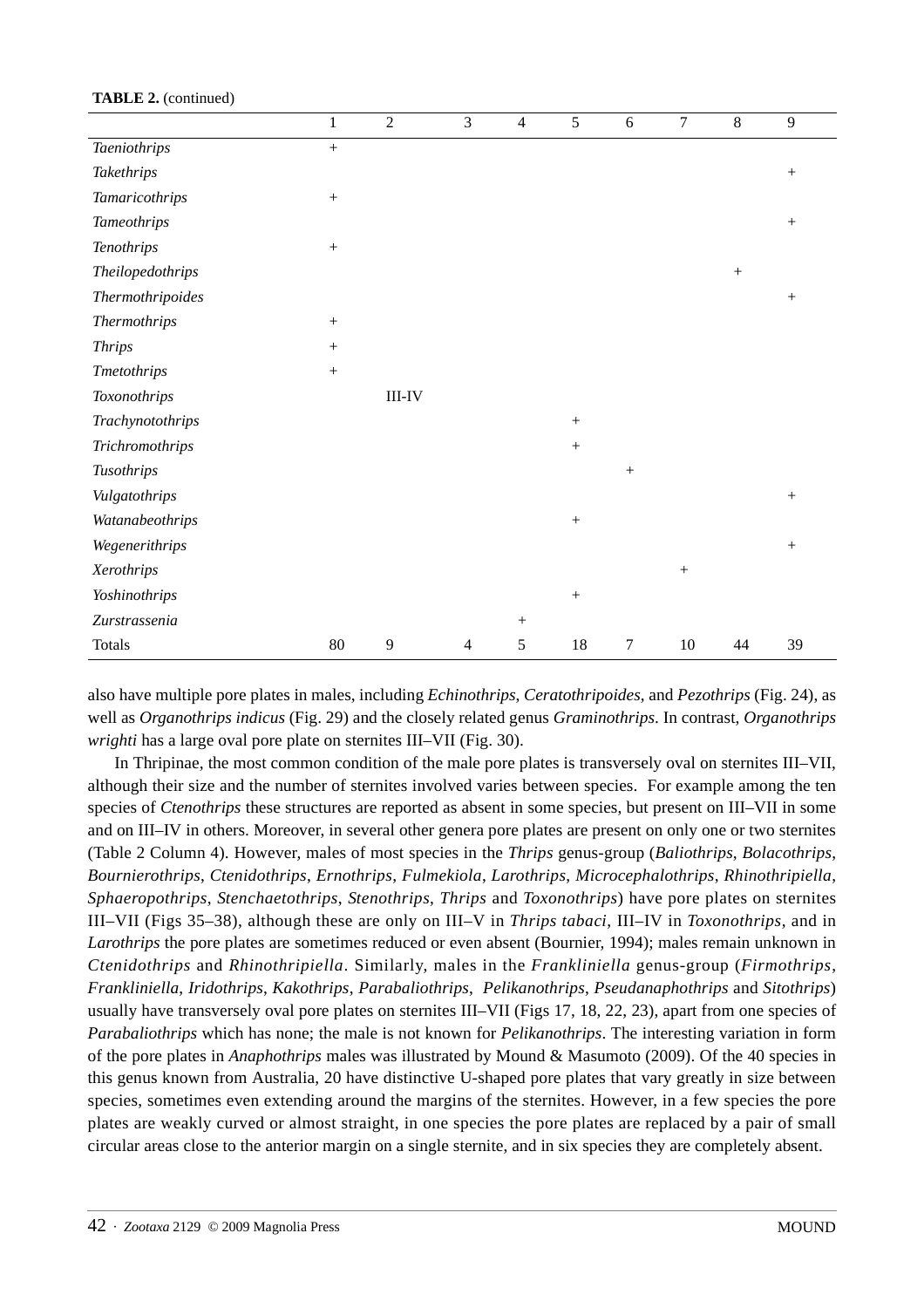Males in a few genera, such as *Dichromothrips* (Fig. 28), have only two or three pore plates on one or more sternites (Table 2 Column 6). However, relationships between these genera are not clear, and the homologies involved (whether derived by subdivision from a single pore plate, or by reduction from or fusion of multiple pore plates) are not clear. Similarly, it is not known if each of the small multiple pore plates in species such as *Pezothrips kellyanus* are subtended by one or more glandular cells (Webster et al., 2006). Equally unclear are the homologies and relationships of those genera in which pore plates are present on, or anterior to, the antecostal ridge (Fig. 20) of one or more sternites (Table 2 Column 8). The pore plates of *Tusothrips sumatrensis* are greatly reduced (Fig. 31) on the anterior margin of the antecostal ridge.

Males in one group of New World genera are particularly unusual (*Ameranathrips*, *Apterothrips*, *Baileyothrips*, *Catinathrips*, *Charassothrips*, *Desertathrips*, *Enneothrips*, *Pseudothrips*, *Psydrothrips* and *Xerothrips*), in that although they lack pore plates, they have a specialized opening on or close to the antecostal ridge of sternite III that is associated with an internal gland (Fig. 9). There have been no investigations into the structure of these organs, but it seems probably that they are independently derived from sternal pore plates.

#### **Thripinae females with sternal pore plates**

Although sternal pore plates are primarily associated with Thysanoptera males, this sex-linkage is occasionally inverted, with male-like pore plates occurring on sternite III (more rarely III and IV) in females of several unrelated genera. Unfortunately, it is not known if the internal structure of pore plates is similar in males and females, thus it is not possible to be sure of their homology. Females of at least five species in the genus *Oxythrips* have a pore plate, and this is true also of the single species in the closely related genus *Macrurothrips* (zur Strassen, 2003), as well as those in the related genus *Chilothrips* (Hoddle et al., 2008). However, this is the only good example of the presence of these structures in females of species that are related phylogenetically. Females of *Chaetanaphothrips signipennis*, a widespread pest of bananas, consistently have a transverse pore plate (Fig. 27) on the third sternite, but this is not found in any of the other 19 species in the genus. *Cyrilthrips*, a related monotypic genus, also has a similar structure in females (Tree & Mound, 2009), but in the large and worldwide genus *Thrips* only one species, *Thrips knoxi*, is known to have females with a pore plate on sternite III (Fig. 39). Even in this species, the pore plate is present or absent in different populations (Mound & Masumoto, 2005). Similar inconsistency in this character state occurs in females of *Frankliniella australis*, one of very few species in this large genus that have females usually with a pair of pore plates on the third sternite (Fig. 26). Females of *Limothrips cerealium*, the most abundant thrips on grasses in Western Europe, typically have no pore plates, but in some populations in the Mediterranean region females have a pore plate on sternites III and IV (Mound & Palmer, 1974).

Pore plates in females have not been demonstrated to have any functional significance, and they possibly represent some form of genetic aberration. Such inversion of a sex-linked character state has been reported occasionally amongst other Thysanoptera. For example, in the genus *Machatothrips* (Phlaeothripidae) with 14 described species from the Old World tropics, females but not males bear a row of tubercles on the inner margin of the fore femora. However, in two species of this genus from Malaysia males sometimes have similar although rather weak tubercles (Palmer & Mound, 1978).

#### **Discussion**

The objective of this study was to provide a factual background for future studies on the presence and functional significance of chemical communication among various Thysanoptera species, and to provide the possibility of such studies being placed within a phylogenetic context. The body structure and geographic distribution of members of the *Thrips* genus-group and *Frankliniella* genus-group suggest that these represent two of the most recently derived groups of Thripinae (Mound, 2002). In both of these highly derived taxa male sternal pore plates are present consistently, but this in no way should be taken as implying that the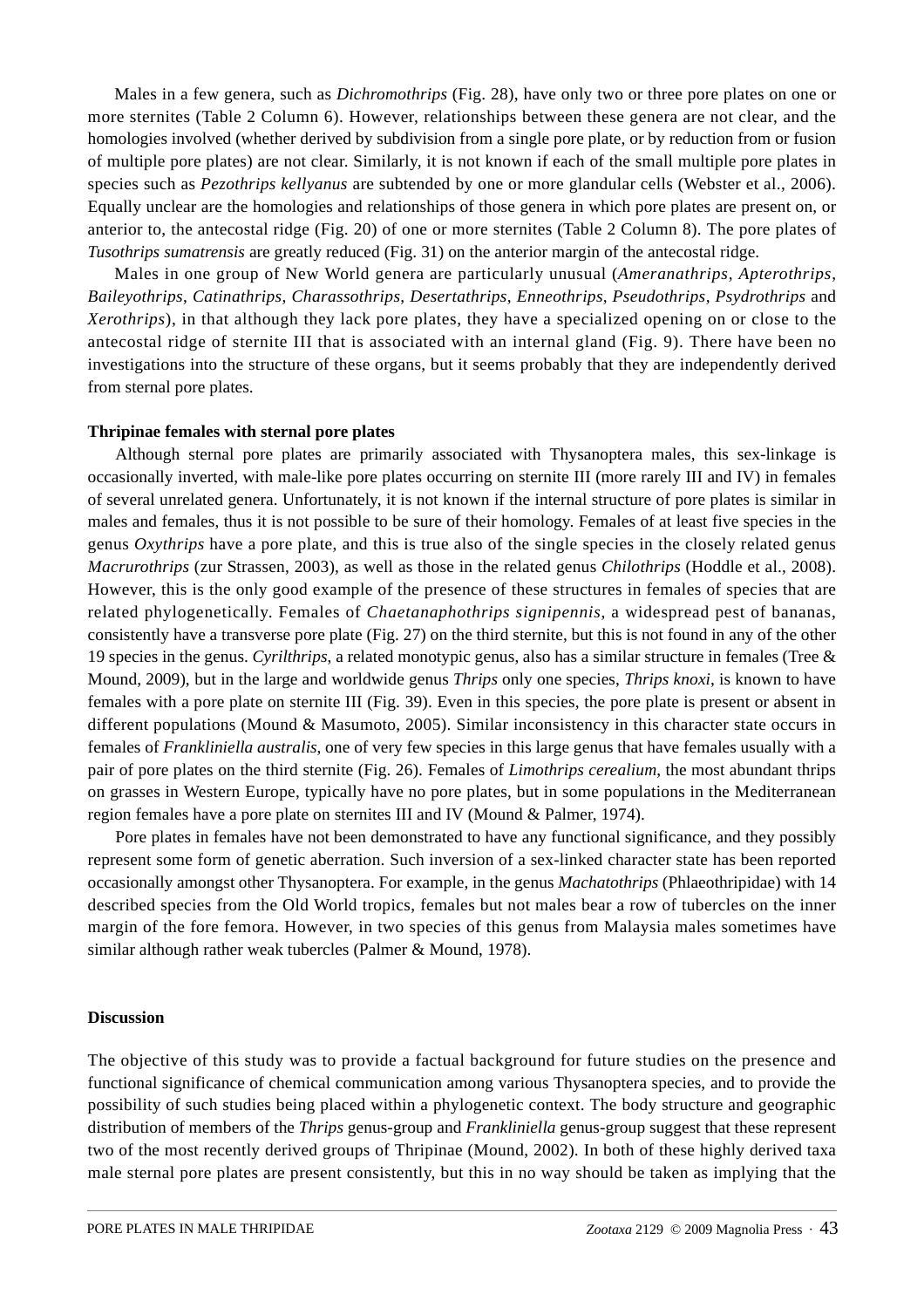presence of pore plates is itself a highly derived character state. Similar structures occur in many unrelated species in three of the four subfamilies of Thripidae, and are actually absent in scarcely 30 percent of Thripinae genera, the largest subfamily (Table 2). This suggests that within the family Thripidae, absence of pore plates is probably a derived condition. However, as with other "loss-apomorphies", such as the loss of long setae on the pronotum (Mound & Masumoto, 2009), absence of pore plates is likely to have arisen several times among the members of this family. This loss of pore plates in males is presumably associated in some way with differences in sexual behaviour.

Presence and absence of pore plates between pairs of closely related species, such as *Limothrips cerealium* and *Limothrips denticornis*, might provide a basis for behavioural comparisons. Considering this particular pair of species, *L. denticornis* lacks male pore plates and is reported to indulge in pupal rape, with males apparently copulating with female pupae (Bournier, 1956). Unfortunately, extensive studies (Lewis, 1959) on the life cycle of the more abundant grass thrips, *L. cerealium*, in which males have sternal pore plates, did not investigate sexual behaviour, although anecdotal evidence suggests that aggregations occur in this species.

The lack of detailed behavioural studies on so many Thysanoptera limits any conclusions that might be drawn from morphological comparisons. For example, some species in the Thripidae genera *Mycterothrips* and *Filipinothrips* exhibit extreme sexual dimorphism in their antennae, those of males bearing numerous and prominent sensoria and setae (Masumoto & Okajima, 2006; Tyagi et al., 2008). However, males in neither of these genera have sternal pore plates. Masami Masumoto (in litt. 2009) has informed me that in mountainous areas of Japan *Mycterothrips consociatus* males form aggregations. The possible function in such species of their bizarre antennae, how they are deployed in sexual behaviour and the source of pheromones that they are presumably adapted to detect, remains conjectural. Similarly unrecorded is the structural diversity of male genitalia in Thripidae. It may be significant that certain genera in which the genitalia bear species-specific structures (e.g. *Odontothrips* and *Rhamphothrips*) lack sternal pore plates in males. Thus, despite over 100 years of descriptive taxonomy on Thysanoptera, there is a continuing lack of observations on so many aspects of their biology (Mound, 2004).

#### **Acknowledgements**

The observations recorded here were based primarily on slide-mounted specimens in the collections at the Natural History Museum, London, the Forschungsinstitut Senckenberg, Frankfurt, and the US National Museum of Natural History, Washington, and I am grateful to the curators of those collections for their many courtesies: Jon Martin, Richard zur Strassen and David Nickle. I am particularly grateful to William Kirk for encouraging me to assemble the data, also to Bruce Heming, Masami Masumoto and William Kirk for informative comments on earlier drafts. The photomicrographs were taken using a Leica DM2500 Differential Interference Contrast microscope, and the digital images were processed with Automontage software.

#### **References**

- Bode, W. (1978) Ultrastructure of the sternal glands in *Thrips validus* Uzel (Thysanoptera, Terebrantia). *Zoomorphologie*, 90, 53–65.
- Bournier, A. (1956) Contribution à l'étude de la parthénogénèse des thysanoptères et de sa cytologie. *Archives de Zoologie expérimentale et générale*, 93, 219–318.
- Bournier, J-P. (1994) *Larothrips dentipes* Pitkin (Thysanoptera, Thripidae): description du mâle et de son polymorphisme. *Journal of African Zoology*, 108, 493–501**.**
- Cavallieri, A. & Kaminski, L.A. (2007) A new *Holopothrips* species (Thysanoptera: Phlaeothripidae) damaging *Mollinedia* (Monimiaceae) leaves in Southern Brazil. *Zootaxa*, 1625, 61–68.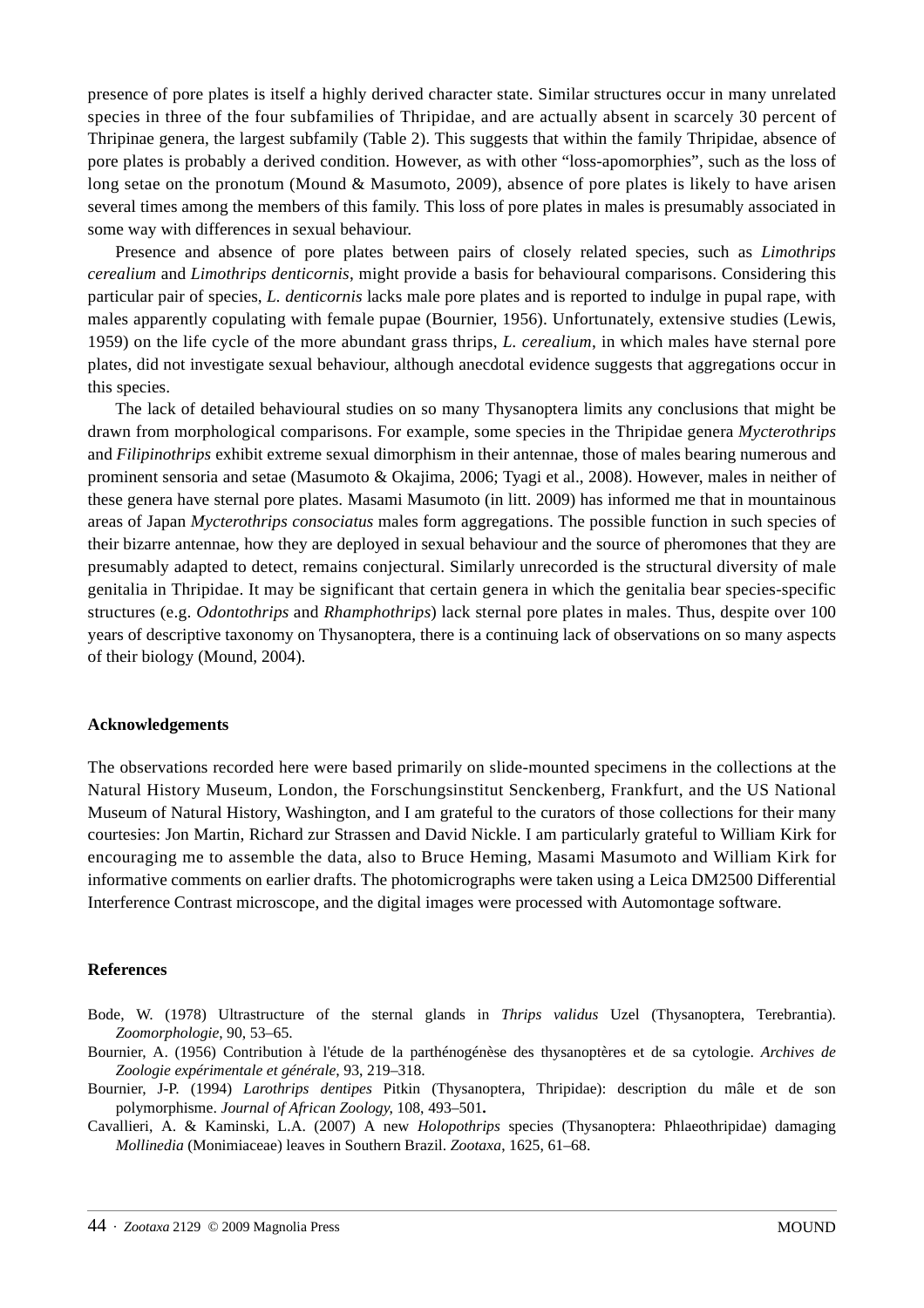- El-Ghariani, I.M. & Kirk, W.D.J. (2008) The structure of the male sternal glands of the western flower thrips, *Frankliniella occidentalis* (Pergande). *Acta Phytopathologica et Entomologica Hungarica*, 43, 257–266.
- Gillespie, P.S, Mound, L.A. & Wang, C-L. (2002) Austro-oriental genus *Parabaliothrips* Priesner (Thysanoptera, Thripidae) with a new Australian species forming male aggregations. *Australian Journal of Entomology*, 41, 111–117
- Hamilton, J.G.C., Hall, D.R. & Kirk, W.D.J. (2005) Identification of a male-produced aggregation pheromone in the western flower thrips *Frankliniella occidentalis*. *Journal of Chemical Ecology*, 31, 1369–1379.
- Hamilton, J.G.C. & Kirk, W.D.J. (2003) Method of monitoring/controlling thrips. Priority date: 21 December 2001. International patent application published under the Patent Cooperation Treaty WO 03/055309. World Intellectual Property Organization, Geneva.
	- [http://www.syngenta-bioline.co.uk/productdocs/html/Thripline.htm](http://www.syngenta-bioline.co.uk/productdocs/html/Thripline.htm )
- Heming, B. S. (1970) Postembryonic development of the male reproductive system in *Frankliniella fusca* (Thripidae) and *Haplothrips verbasci* (Phlaeothripidae) (Thysanoptera*). Miscellaneous Publicationsof the Entomological Society of America*, 7 (2), 235-272.
- Hoddle, M.S., Mound, L.A., & Paris, D.L. (2008) *Thrips of California*. Cd-rom published by CBIT Publishing, Queensland. [http://www.lucidcentral.org/keys/v3/thrips\\_of\\_california/Thrips\\_of\\_California.html](http://www.lucidcentral.org/keys/v3/thrips_of_california/Thrips_of_California.html)
- Kirk, W.D.J. & Hamilton, J.G.C. (2004) Evidence for a male-produced sex pheromone in the western flower thrips *Frankliniella occidentalis*. *Journal of Chemical Ecology*, 30, 187–174.
- Klocke, F. (1926) Beiträge zur Anatomie und Histologie der Thysanopteren. *Zeitschrift für wissenschaftliche Zoologie*, 128, 1–36 (pl. 1–3).
- Lewis, T. (1959) The annual cycle of *Limothrips cerealium* Haliday (Thysanoptera) and its distribution in a wheat field. *Entomologia experimentalis et Applicata*, 2, 187–203.
- Masumoto, M. & Okajima, S. (2005) *Trichromothrips* Priesner (Thysanoptera, Thripidae) of Japan and Taiwan, with descriptions of four new species and a review of the *Trichromothrips* group of genera. *Zootaxa*, 1082, 1–27.
- Masumoto, M. & Okajima, S. (2006) A revision of and key to the world species of *Mycterothrips* Trybom (Thysanoptera, Thripidae). *Zootaxa*, 1261, 1–90.
- Masumoto, M. & Okajima, S. (2007) The genus *Scirtothrips* Shull (Insecta, Thysanoptera, Thripidae) and three related genera in Japan. *Zootaxa*, 1552, 1–33
- Milne, M., Walter, G.H. & Milne, J.R. (2002) Mating aggregations and mating success in the flower thrips, *Frankliniella schultzei* (Thysanoptera: Thripidae), and a possible role for pheromones. *Journal of Insect Behavior*, 15, 351–368.
- Moritz, G. (1984) Zum Vorkommen einer exokrinen Vertexdrüse bei den Männchen der Gattung *Merothrips* Hood, 1914 (Merothripidae, Thysanoptera, Insecta). *Zoologische Jahrbücher Abteilung für Anatomie und Ontogenie der Tiere*, 111, 1–13.
- Mound, L.A. (1999) Saltatorial leaf-feeding Thysanoptera (Thripidae, Dendrothripinae) in Australia and New Caledonia, with newly recorded pests of ferns, figs and mulberries. *Australian Journal of Entomology*, 38, 257–273.
- Mound, L.A. (2002) The *Thrips* and *Frankliniella* genus groups: the phylogenetic significance of ctenidia. Pp. 379-386 *in* Marullo, R. & Mound, L.A. (eds) *Thrips and Tospoviruses: Proceedings of the 7th International Symposium on Thysanoptera*. Australian National Insect Collection, Canberra. http://www.ento.csiro.au/thysanoptera/ symposium.html
- Mound, L.A. (2004) Thysanoptera Diversity and Interactions. *Annual Review of Entomology* **50**: 247-269.
- Mound, L.A. (2009) Thysanoptera (Thrips) of the World a checklist. [http://www.ento.csiro.au/thysanoptera/](http://www.ento.csiro.au/thysanoptera/worldthrips.html) [worldthrips.html](http://www.ento.csiro.au/thysanoptera/worldthrips.html)
- Mound, L.A, Heming, B.S. & Palmer, J.M. (1980) Phylogenetic relationships between the families of recent Thysanoptera. *Zoological Journal of the Linnean Society of London*, 69, 111–141.
- Mound, L.A. & Masumoto, M. (2005) The genus *Thrips* (Thysanoptera, Thripidae) in Australia, New Caledonia and New Zealand. *Zootaxa*, 1020, 1–64.
- Mound, L.A. & Masumoto, M. (2009) Australian Thripinae of the *Anaphothrips* genus-group (Thysanoptera), with three new genera and thirty-three new species. *Zootaxa*, 2042, 1–76. http://www.mapress.com/zootaxa/2009/f/ zt02042p076.pdf
- Mound, L.A. & Morris, D.C. (2007) The insect Order Thysanoptera: classification versus systematics. Pp 395–411, in Zhang ZQ & Shear WA [eds], *Linnaeus Tercentenary: Progress in Invertebrate Taxonomy*. *Zootaxa*, 1668, 1–766. [http://www.mapress.com/zootaxa/2007f/zt01668p411.pdf](http://www.mapre)
- Mound, L.A. & Palmer, J.M. (1974) Notes on Thysanoptera from Israel. *Entomologist's Monthly Magazine*, 109 (1973), 102–106.
- Mound, L.A. & Palmer, J.M. (1983) The generic and tribal classification of spore-feeding Thysanoptera (Phlaeothripidae: Idolothripinae). *Bulletin of the British Museum (Natural History). Entomology*, 46, 1–174.
- Mound, L.A. & Tree, D.J. 2009. Identification and host-plant associations of Australian Sericothripinae (Thysanoptera, Thripidae). *Zootaxa*, 1983, 1–22. http://www.mapress.com/zootaxa/2009/f/zt01983p022.pdf
- Mound, L.A. & Walker, A.K. (1986) Tubulifera (Insecta: Thysanoptera). *Fauna of New Zealand*, 10, 1–140